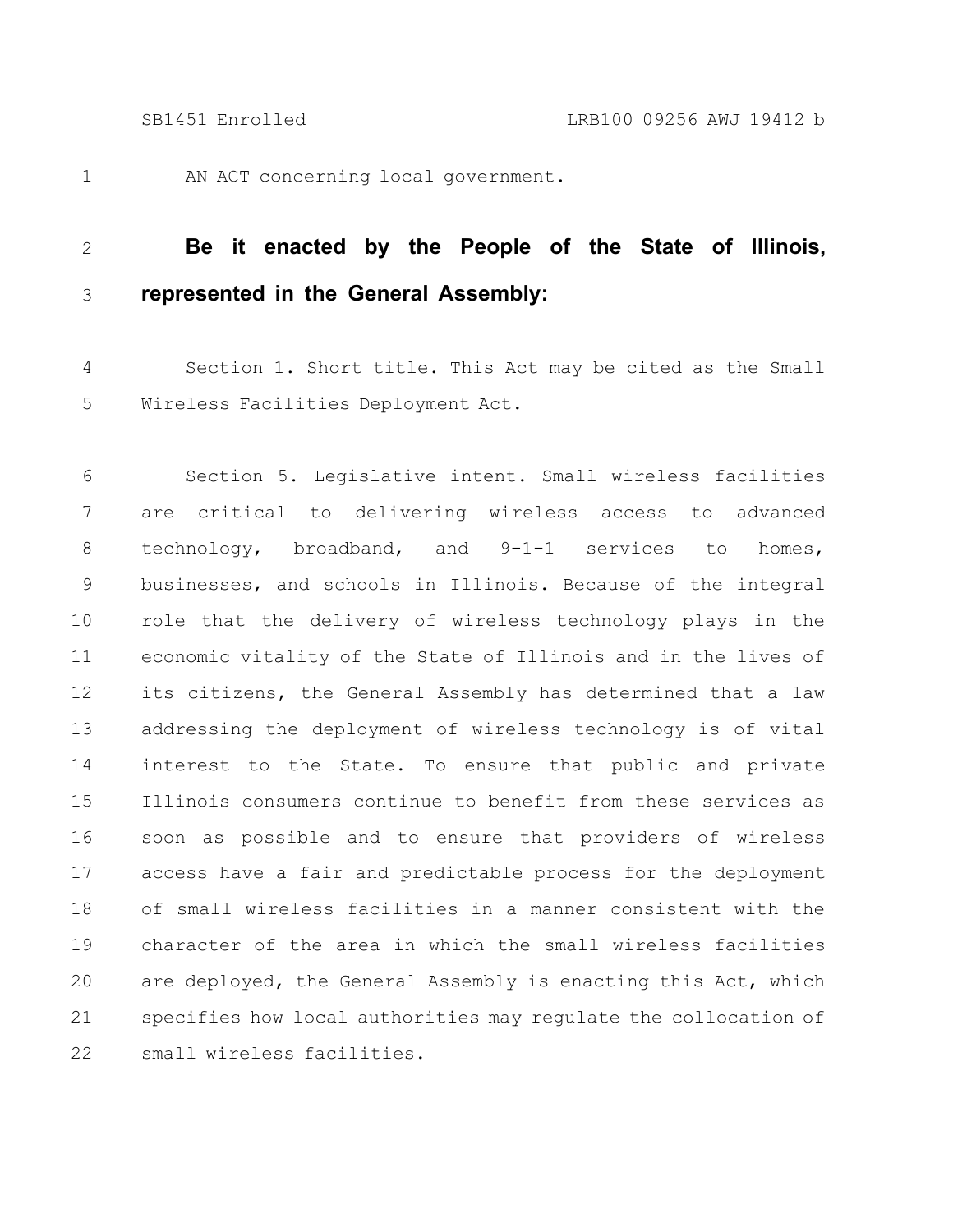SB1451 Enrolled - 2 - LRB100 09256 AWJ 19412 b

Section 7. Applicability. This Act does not apply to a municipality with a population of 1,000,000 or more. 1 2

Section 10. Definitions. As used in this Act: 3

"Antenna" means communications equipment that transmits or receives electromagnetic radio frequency signals used in the provision of wireless services. 4 5 6

"Applicable codes" means uniform building, fire, electrical, plumbing, or mechanical codes adopted by a recognized national code organization or local amendments to those codes, including the National Electric Safety Code. 7 8 9 10

"Applicant" means any person who submits an application and is a wireless provider. 11 12

"Application" means a request submitted by an applicant to an authority for a permit to collocate small wireless facilities, and a request that includes the installation of a new utility pole for such collocation, as well as any applicable fee for the review of such application. 13 14 15 16 17

"Authority" means a unit of local government that has jurisdiction and control for use of public rights-of-way as provided by the Illinois Highway Code for placements within public rights-of-way or has zoning or land use control for placements not within public rights-of-way. 18 19 20 21 22

"Authority utility pole" means a utility pole owned or operated by an authority in public rights-of-way. 23 24

"Collocate" or "collocation" means to install, mount, 25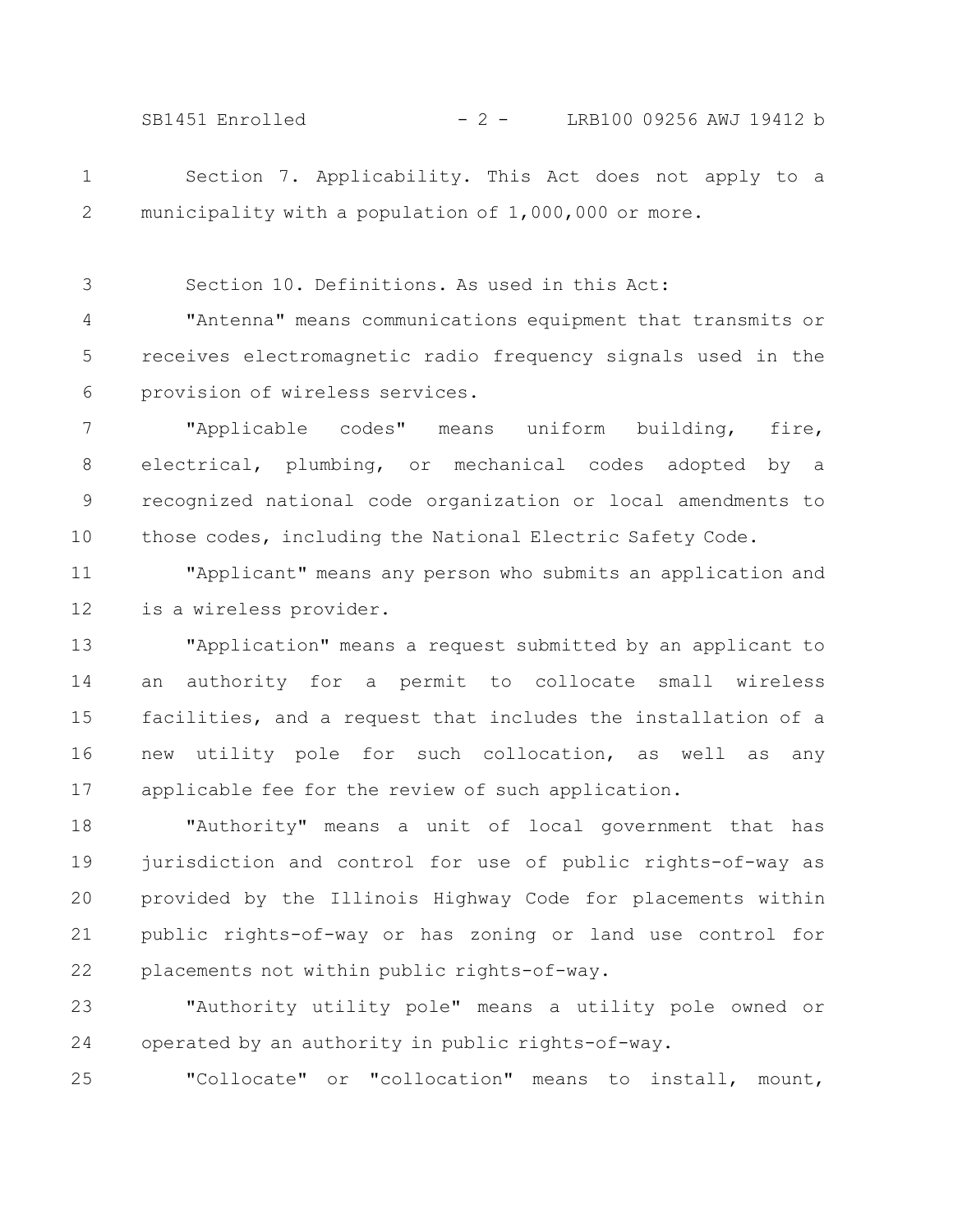SB1451 Enrolled - 3 - LRB100 09256 AWJ 19412 b

maintain, modify, operate, or replace wireless facilities on or adjacent to a wireless support structure or utility pole. 1 2

"Communications service" means cable service, as defined in 47 U.S.C. 522(6), as amended; information service, as defined in 47 U.S.C. 153(24), as amended; telecommunications service, as defined in 47 U.S.C. 153(53), as amended; mobile service, as defined in 47 U.S.C. 153(33), as amended; or wireless service other than mobile service. 3 4 5 6 7 8

"Communications service provider" means a cable operator, as defined in 47 U.S.C. 522(5), as amended; a provider of information service, as defined in 47 U.S.C. 153(24), as amended; a telecommunications carrier, as defined in 47 U.S.C. 153(51), as amended; or a wireless provider. 9 10 11 12 13

"FCC" means the Federal Communications Commission of the United States. 14 15

16

"Fee" means a one-time charge.

"Historic district" or "historic landmark" means a building, property, or site, or group of buildings, properties, or sites that are either (i) listed in the National Register of Historic Places or formally determined eligible for listing by the Keeper of the National Register, the individual who has been delegated the authority by the federal agency to list properties and determine their eligibility for the National Register, in accordance with Section VI.D.1.a.i through Section VI.D.1.a.v of the Nationwide Programmatic Agreement codified at 47 CFR Part 1, Appendix C; or (ii) designated as a 17 18 19 20 21 22 23 24 25 26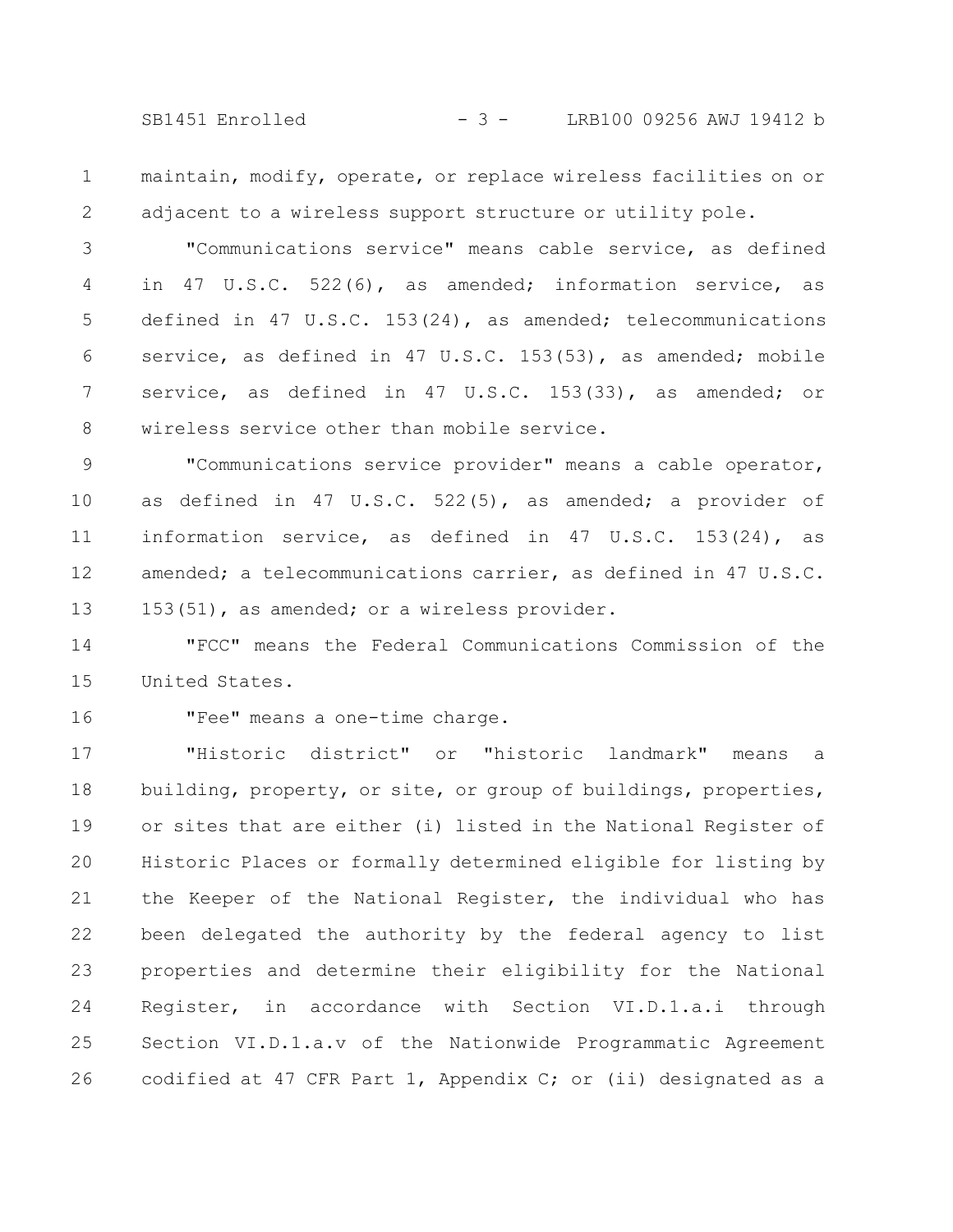SB1451 Enrolled - 4 - LRB100 09256 AWJ 19412 b

locally landmarked building, property, site, or historic district by an ordinance adopted by the authority pursuant to a preservation program that meets the requirements of the Certified Local Government Program of the Illinois State Historic Preservation Office or where such certification of the preservation program by the Illinois State Historic Preservation Office is pending. 1 2 3 4 5 6 7

"Law" means a federal or State statute, common law, code, rule, regulation, order, or local ordinance or resolution. 8 9

"Micro wireless facility" means a small wireless facility that is not larger in dimension than 24 inches in length, 15 inches in width, and 12 inches in height and that has an exterior antenna, if any, no longer than 11 inches. 10 11 12 13

"Permit" means a written authorization required by an authority to perform an action or initiate, continue, or complete a project. 14 15 16

"Person" means an individual, corporation, limited liability company, partnership, association, trust, or other entity or organization, including an authority. 17 18 19

"Public safety agency" means the functional division of the federal government, the State, a unit of local government, or a special purpose district located in whole or in part within this State, that provides or has authority to provide firefighting, police, ambulance, medical, or other emergency services to respond to and manage emergency incidents. 20 21 22 23 24 25

26

"Rate" means a recurring charge.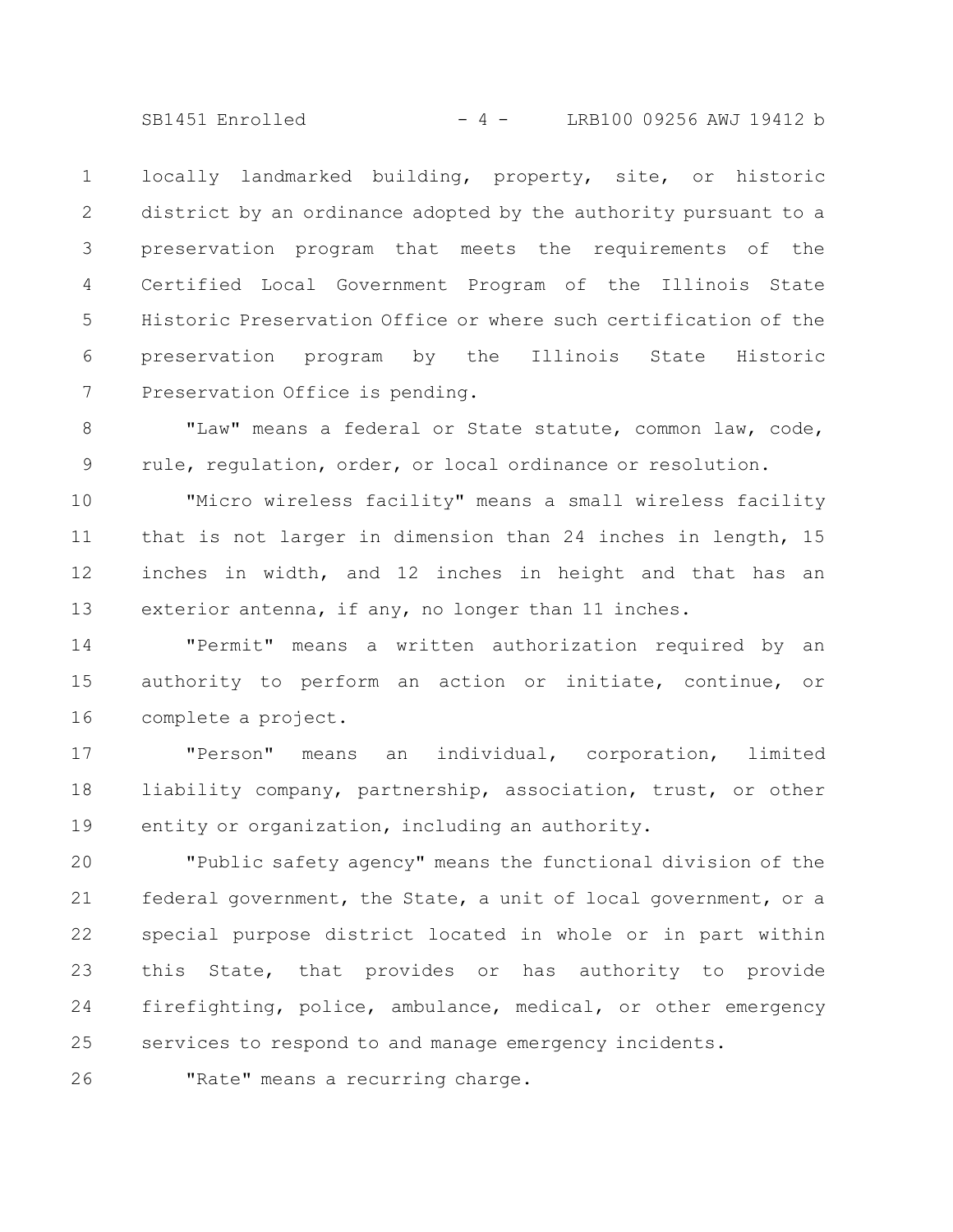SB1451 Enrolled - 5 - LRB100 09256 AWJ 19412 b

"Right-of-way" means the area on, below, or above a public roadway, highway, street, public sidewalk, alley, or utility easement dedicated for compatible use. "Right-of-way" does not include authority-owned aerial lines. 1 2 3 4

"Small wireless facility" means a wireless facility that meets both of the following qualifications: (i) each antenna is located inside an enclosure of no more than 6 cubic feet in volume or, in the case of an antenna that has exposed elements, the antenna and all of its exposed elements could fit within an imaginary enclosure of no more than 6 cubic feet; and (ii) all other wireless equipment attached directly to a utility pole associated with the facility is cumulatively no more than 25 cubic feet in volume. The following types of associated ancillary equipment are not included in the calculation of equipment volume: electric meter, concealment elements, telecommunications demarcation box, ground-based enclosures, grounding equipment, power transfer switch, cut-off switch, and vertical cable runs for the connection of power and other services. 5 6 7 8 9 10 11 12 13 14 15 16 17 18 19

"Utility pole" means a pole or similar structure that is used in whole or in part by a communications service provider or for electric distribution, lighting, traffic control, or a similar function. 20 21 22 23

"Wireless facility" means equipment at a fixed location that enables wireless communications between user equipment and a communications network, including: (i) equipment 24 25 26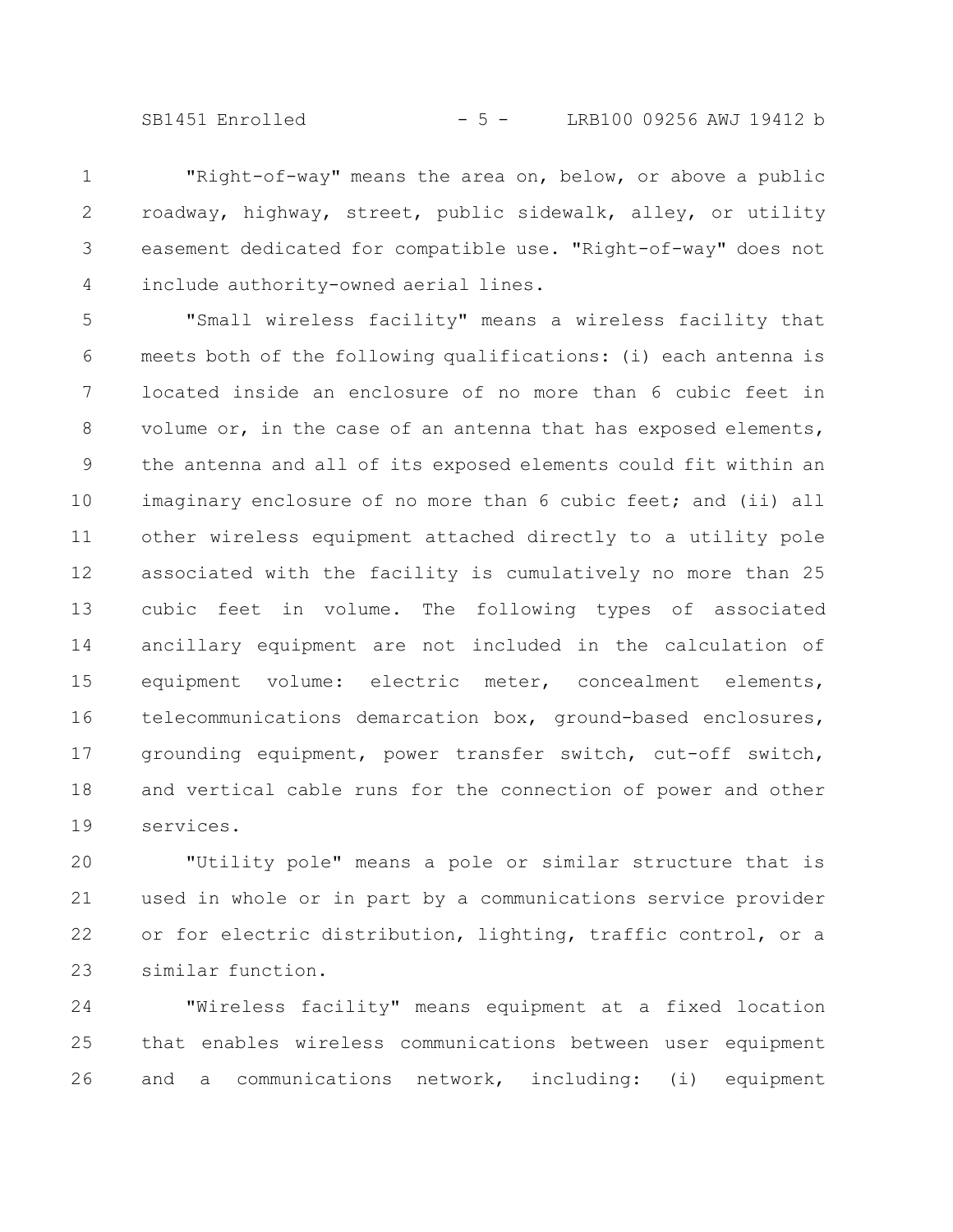SB1451 Enrolled - 6 - LRB100 09256 AWJ 19412 b

associated with wireless communications; and (ii) radio transceivers, antennas, coaxial or fiber-optic cable, regular and backup power supplies, and comparable equipment, regardless of technological configuration. "Wireless facility" includes small wireless facilities. "Wireless facility" does not include: (i) the structure or improvements on, under, or within which the equipment is collocated; or (ii) wireline backhaul facilities, coaxial or fiber optic cable that is between wireless support structures or utility poles or coaxial, or fiber optic cable that is otherwise not immediately adjacent to or directly associated with an antenna. 1 2 3 4 5 6 7 8 9 10 11

"Wireless infrastructure provider" means any person authorized to provide telecommunications service in the State that builds or installs wireless communication transmission equipment, wireless facilities, wireless support structures, or utility poles and that is not a wireless services provider but is acting as an agent or a contractor for a wireless services provider for the application submitted to the authority. 12 13 14 15 16 17 18 19

"Wireless provider" means a wireless infrastructure provider or a wireless services provider. 20 21

"Wireless services" means any services provided to the general public, including a particular class of customers, and made available on a nondiscriminatory basis using licensed or unlicensed spectrum, whether at a fixed location or mobile, provided using wireless facilities. 22 23 24 25 26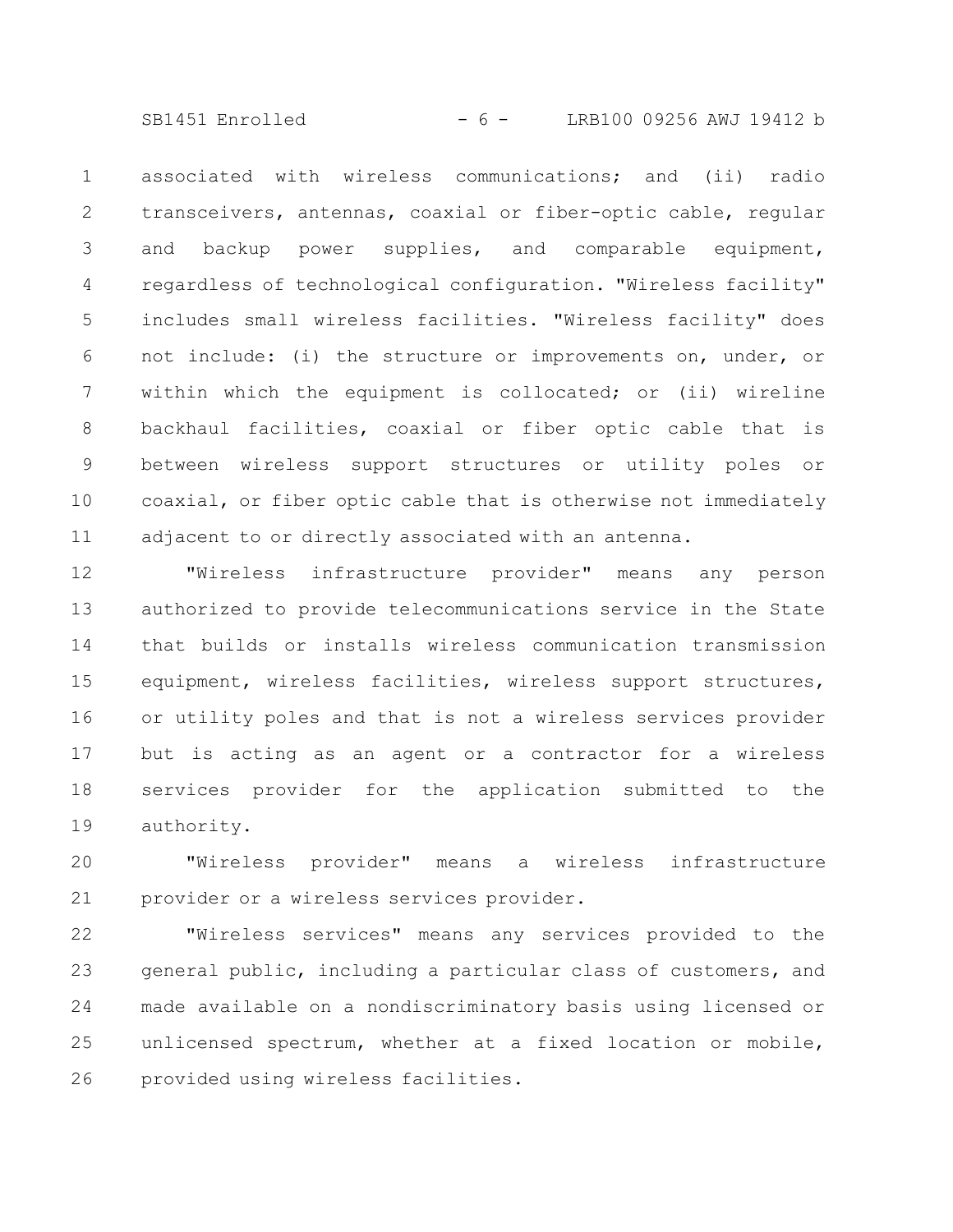SB1451 Enrolled - 7 - LRB100 09256 AWJ 19412 b

"Wireless services provider" means a person who provides wireless services. 1 2

"Wireless support structure" means a freestanding structure, such as a monopole; tower, either guyed or self-supporting; billboard; or other existing or proposed structure designed to support or capable of supporting wireless facilities. "Wireless support structure" does not include a utility pole. 3 4 5 6 7 8

Section 15. Regulation of small wireless facilities. 9

(a) This Section applies to activities of a wireless provider within or outside rights-of-way. 10 11

(b) Except as provided in this Section, an authority may not prohibit, regulate, or charge for the collocation of small wireless facilities. 12 13 14

(c) Small wireless facilities shall be classified as permitted uses and subject to administrative review in conformance with this Act, except as provided in paragraph (5) of subsection (d) of this Section regarding height exceptions or variances, but not subject to zoning review or approval if they are collocated (i) in rights-of-way in any zone, or (ii) outside rights-of-way in property zoned exclusively for commercial or industrial use. 15 16 17 18 19 20 21 22

(d) An authority may require an applicant to obtain one or more permits to collocate a small wireless facility. An authority shall receive applications for, process, and issue 23 24 25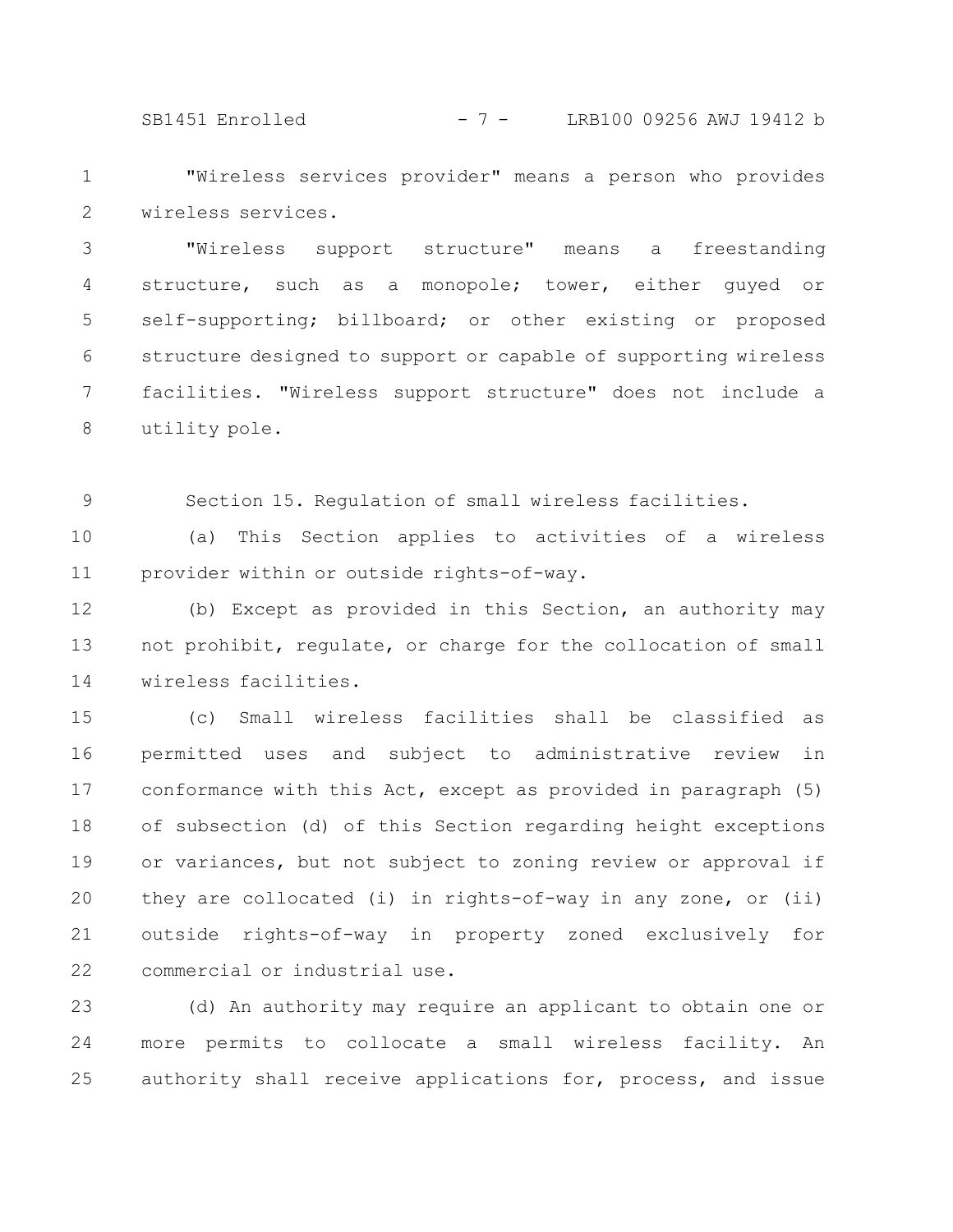SB1451 Enrolled - 8 - LRB100 09256 AWJ 19412 b

permits subject to the following requirements: 1

(1) An authority may not directly or indirectly require an applicant to perform services unrelated to the collocation for which approval is sought, such as in-kind contributions to the authority, including reserving fiber, conduit, or utility pole space for the authority on the wireless provider's utility pole. An authority may reserve space on authority utility poles for future public safety uses or for the authority's electric utility uses, but a reservation of space may not preclude the collocation of a small wireless facility unless the authority reasonably determines that the authority utility pole cannot accommodate both uses. 2 3 4 5 6 7 8 9 10 11 12 13

(2) An applicant shall not be required to provide more information to obtain a permit than the authority requires of a communications service provider that is not a wireless provider that requests to attach facilities to a structure; however, a wireless provider may be required to provide the following information when seeking a permit to collocate small wireless facilities on a utility pole or wireless support structure: 14 15 16 17 18 19 20 21

(A) site specific structural integrity and, for an authority utility pole, make-ready analysis prepared by a structural engineer, as that term is defined in Section 4 of the Structural Engineering Practice Act of 1989; 22 23 24 25 26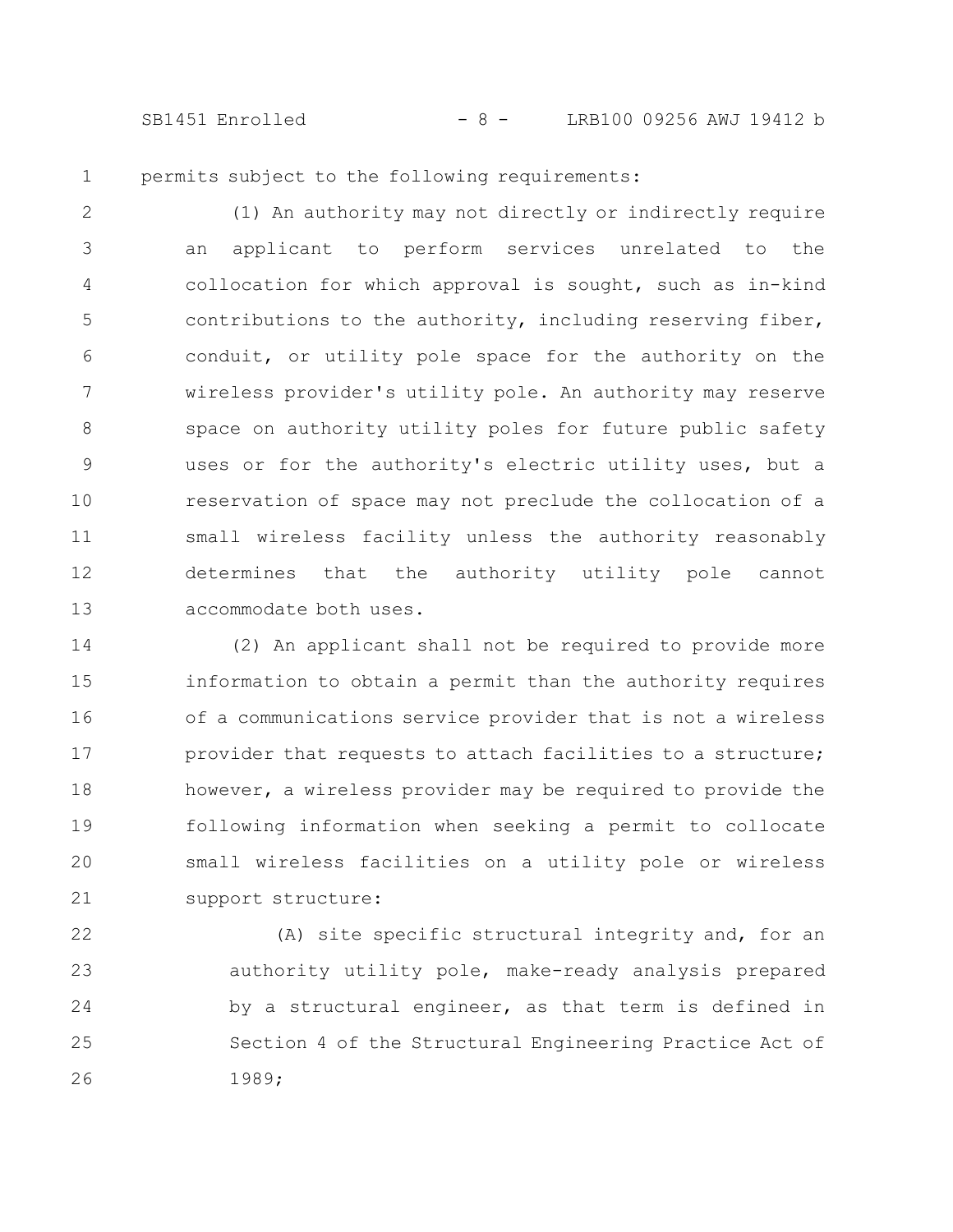SB1451 Enrolled - 9 - LRB100 09256 AWJ 19412 b

(B) the location where each proposed small wireless facility or utility pole would be installed and photographs of the location and its immediate surroundings depicting the utility poles or structures on which each proposed small wireless facility would be mounted or location where utility poles or structures would be installed; 1 2 3 4 5 6 7

(C) specifications and drawings prepared by a structural engineer, as that term is defined in Section 4 of the Structural Engineering Practice Act of 1989, for each proposed small wireless facility covered by the application as it is proposed to be installed; 8 9 10 11 12

(D) the equipment type and model numbers for the antennas and all other wireless equipment associated with the small wireless facility; 13 14 15

(E) a proposed schedule for the installation and completion of each small wireless facility covered by the application, if approved; and 16 17 18

(F) certification that the collocation complies with paragraph (6) to the best of the applicant's knowledge. 19 20 21

(3) Subject to paragraph (6), an authority may not require the placement of small wireless facilities on any specific utility pole, or category of utility poles, or require multiple antenna systems on a single utility pole; however, with respect to an application for the collocation 22 23 24 25 26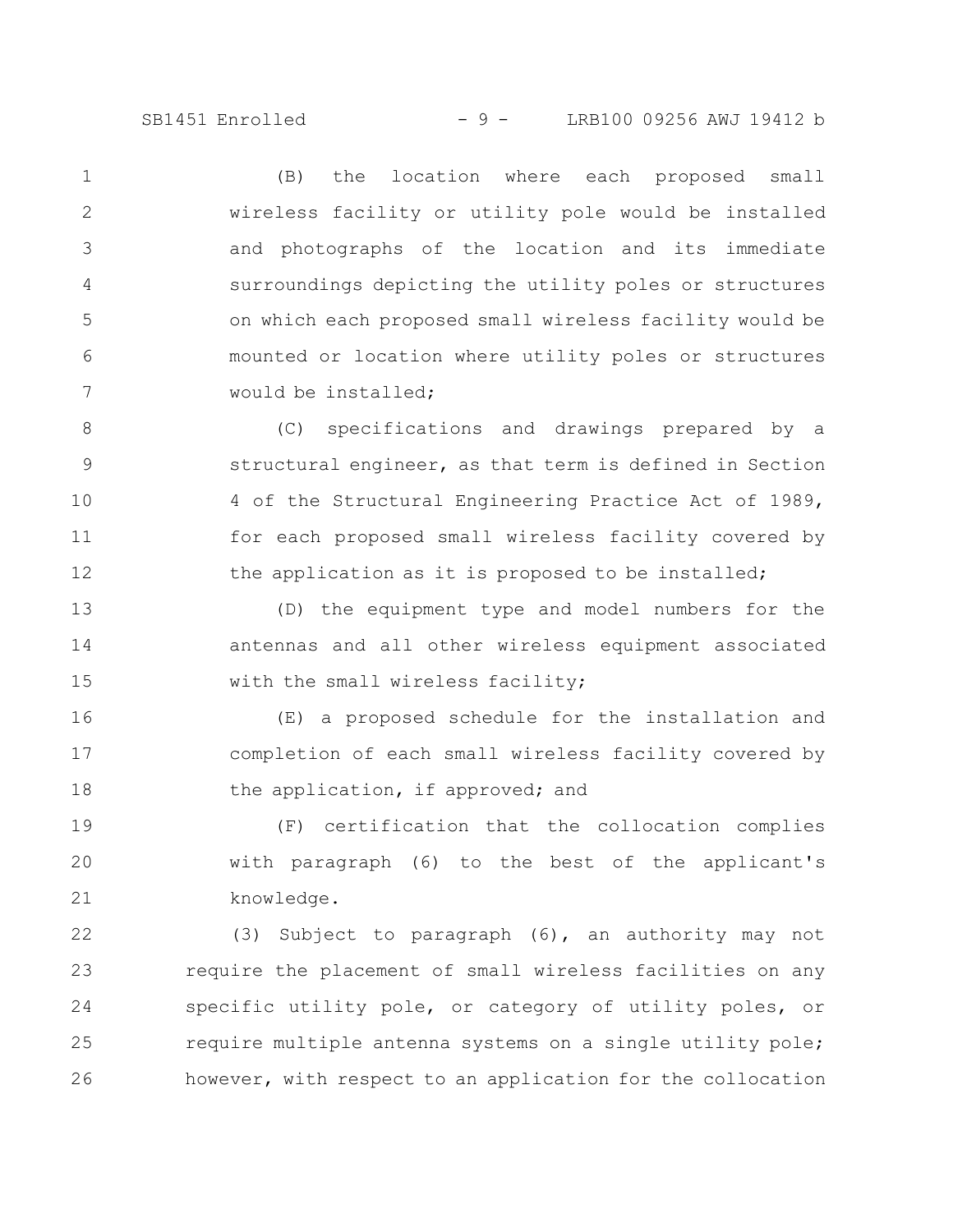SB1451 Enrolled - 10 - LRB100 09256 AWJ 19412 b

of a small wireless facility associated with a new utility pole, an authority may propose that the small wireless facility be collocated on an existing utility pole or existing wireless support structure within 100 feet of the proposed collocation, which the applicant shall accept if it has the right to use the alternate structure on reasonable terms and conditions and the alternate location and structure does not impose technical limits or additional material costs as determined by the applicant. The authority may require the applicant to provide a written certification describing the property rights, technical limits or material cost reasons the alternate location does not satisfy the criteria in this paragraph (3). 1 2 3 4 5 6 7 8 9 10 11 12 13 14

(4) Subject to paragraph (6), an authority may not limit the placement of small wireless facilities mounted on a utility pole or a wireless support structure by minimum horizontal separation distances. 15 16 17 18

(5) An authority may limit the maximum height of a small wireless facility to 10 feet above the utility pole or wireless support structure on which the small wireless facility is collocated. Subject to any applicable waiver, zoning, or other process that addresses wireless provider requests for an exception or variance and does not prohibit granting of such exceptions or variances, the authority may limit the height of new or replacement utility poles or 19 20 21 22 23 24 25 26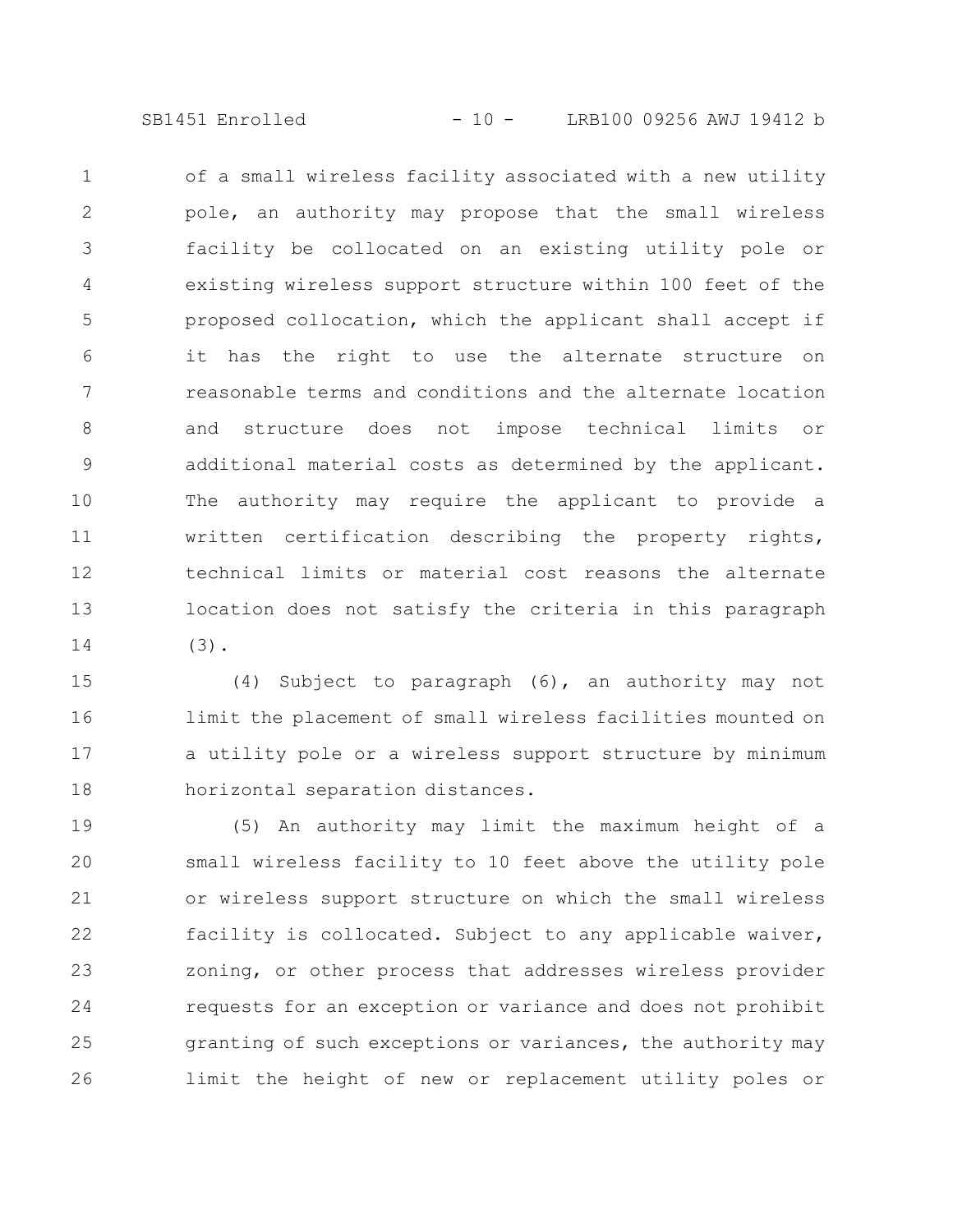SB1451 Enrolled - 11 - LRB100 09256 AWJ 19412 b

wireless support structures on which small wireless facilities are collocated to the higher of: (i) 10 feet in height above the tallest existing utility pole, other than a utility pole supporting only wireless facilities, that is in place on the date the application is submitted to the authority, that is located within 300 feet of the new or replacement utility pole or wireless support structure and that is in the same right-of-way within the jurisdictional boundary of the authority, provided the authority may designate which intersecting right-of-way within 300 feet of the proposed utility pole or wireless support structures shall control the height limitation for such facility; or (ii) 45 feet above ground level. 1 2 3 4 5 6 7 8 9 10 11 12 13

14

## (6) An authority may require that:

(A) the wireless provider's operation of the small wireless facilities does not interfere with the frequencies used by a public safety agency for public safety communications; a wireless provider shall install small wireless facilities of the type and frequency that will not cause unacceptable interference with a public safety agency's communications equipment; unacceptable interference will be determined by and measured in accordance with industry standards and the FCC's regulations addressing unacceptable interference to public safety spectrum or any other spectrum licensed by a public 15 16 17 18 19 20 21 22 23 24 25 26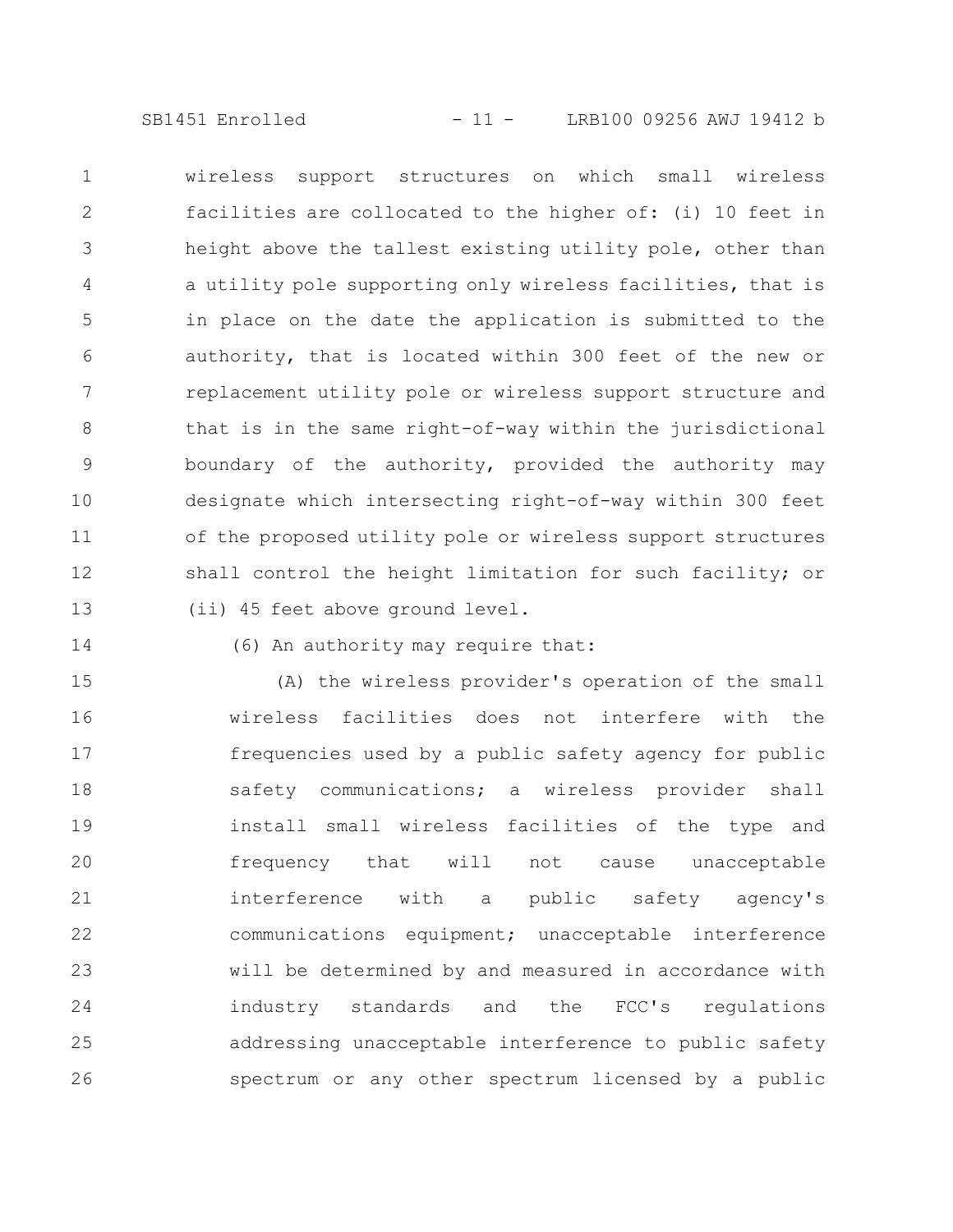safety agency; if a small wireless facility causes such interference, and the wireless provider has been given written notice of the interference by the public safety agency, the wireless provider, at its own expense, shall take all reasonable steps necessary to correct and eliminate the interference, including, but not limited to, powering down the small wireless facility and later powering up the small wireless facility for intermittent testing, if necessary; the authority may terminate a permit for a small wireless facility based on such interference if the wireless provider is not making a good faith effort to remedy the problem in a manner consistent with the abatement and resolution procedures for interference with public safety spectrum established by the FCC including 47 CFR 22.970 through 47 CFR 22.973 and 47 CFR 90.672 through 47 CFR 90.675; 1 2 3 4 5 6 7 8 9 10 11 12 13 14 15 16 17

(B) the wireless provider comply with requirements that are imposed by a contract between an authority and a private property owner that concern design or construction standards applicable to utility poles and ground-mounted equipment located in the right-of-way; 18 19 20 21 22

(C) the wireless provider comply with applicable spacing requirements in applicable codes and ordinances concerning the location of ground-mounted equipment located in the right-of-way if the 23 24 25 26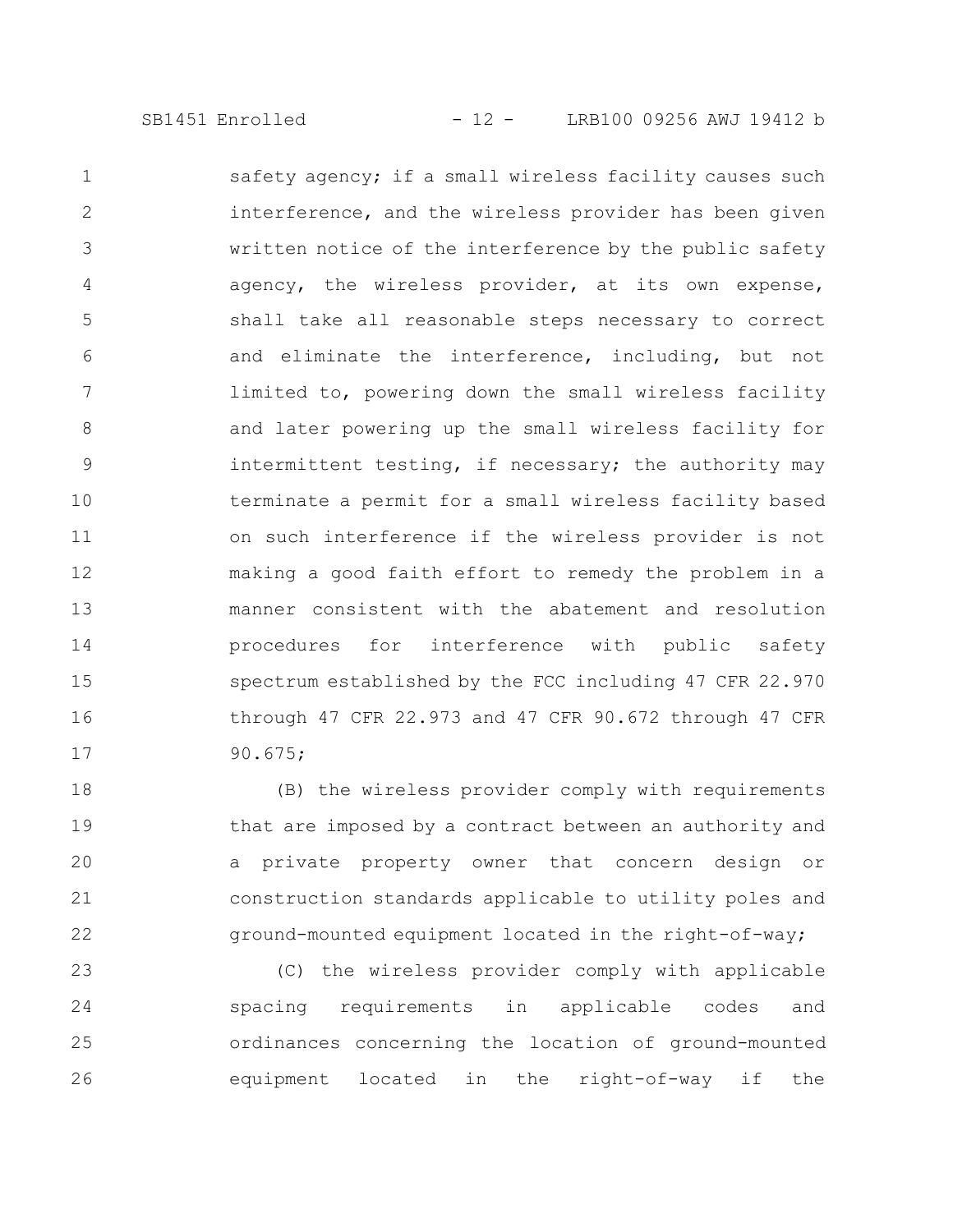requirements include a waiver, zoning, or other process that addresses wireless provider requests for exception or variance and do not prohibit granting of such exceptions or variances; 1 2 3 4

(D) the wireless provider comply with local code provisions or regulations concerning undergrounding requirements that prohibit the installation of new or the modification of existing utility poles in a right-of-way without prior approval if the requirements include a waiver, zoning, or other process that addresses requests to install such new utility poles or modify such existing utility poles and do not prohibit the replacement of utility poles; 5 6 7 8 9 10 11 12 13

(E) the wireless provider comply with generally applicable standards that are consistent with this Act and adopted by an authority for construction and public safety in the rights-of-way, including, but not limited to, reasonable and nondiscriminatory wiring and cabling requirements, grounding requirements, utility pole extension requirements, and signage limitations; and shall comply with reasonable and nondiscriminatory requirements that are consistent with this Act and adopted by an authority regulating the location, size, surface area and height of small wireless facilities, or the abandonment and removal of small wireless facilities; 14 15 16 17 18 19 20 21 22 23 24 25 26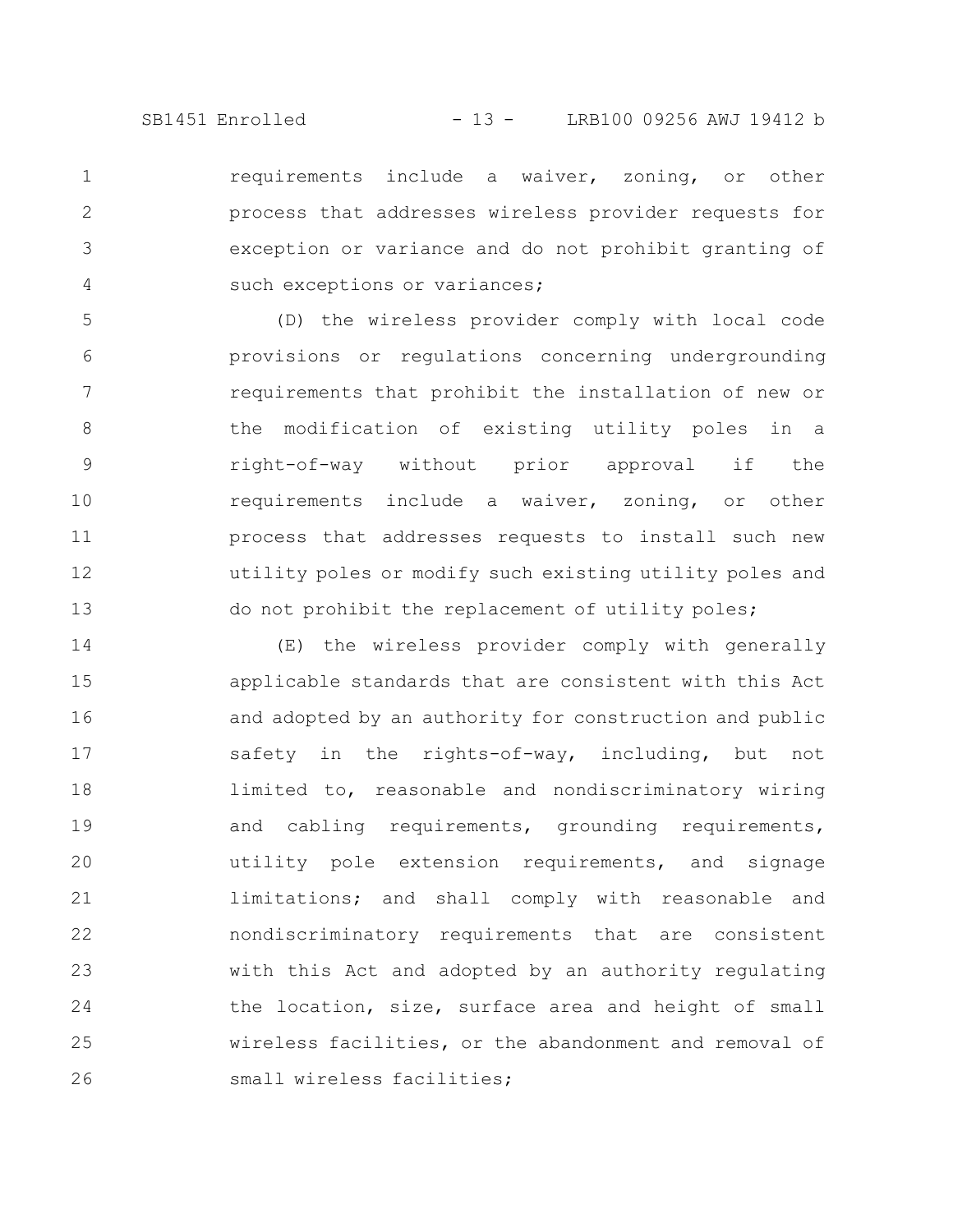(F) the wireless provider not collocate small wireless facilities on authority utility poles that are part of an electric distribution or transmission system within the communication worker safety zone of the pole or the electric supply zone of the pole; however, the antenna and support equipment of the small wireless facility may be located in the communications space on the authority utility pole and on the top of the pole, if not otherwise unavailable, if the wireless provider complies with applicable codes for work involving the top of the pole; for purposes of this subparagraph (F), the terms "communications space", "communication worker safety zone", and "electric supply zone" have the meanings given to those terms in the National Electric Safety Code as published by the Institute of Electrical and Electronics Engineers; 1 2 3 4 5 6 7 8 9 10 11 12 13 14 15 16

(G) the wireless provider comply with the applicable codes and local code provisions or regulations that concern public safety; 17 18 19

(H) the wireless provider comply with written design standards that are generally applicable for decorative utility poles, or reasonable stealth, concealment, and aesthetic requirements that are identified by the authority in an ordinance, written policy adopted by the governing board of the authority, a comprehensive plan, or other written design plan that 20 21 22 23 24 25 26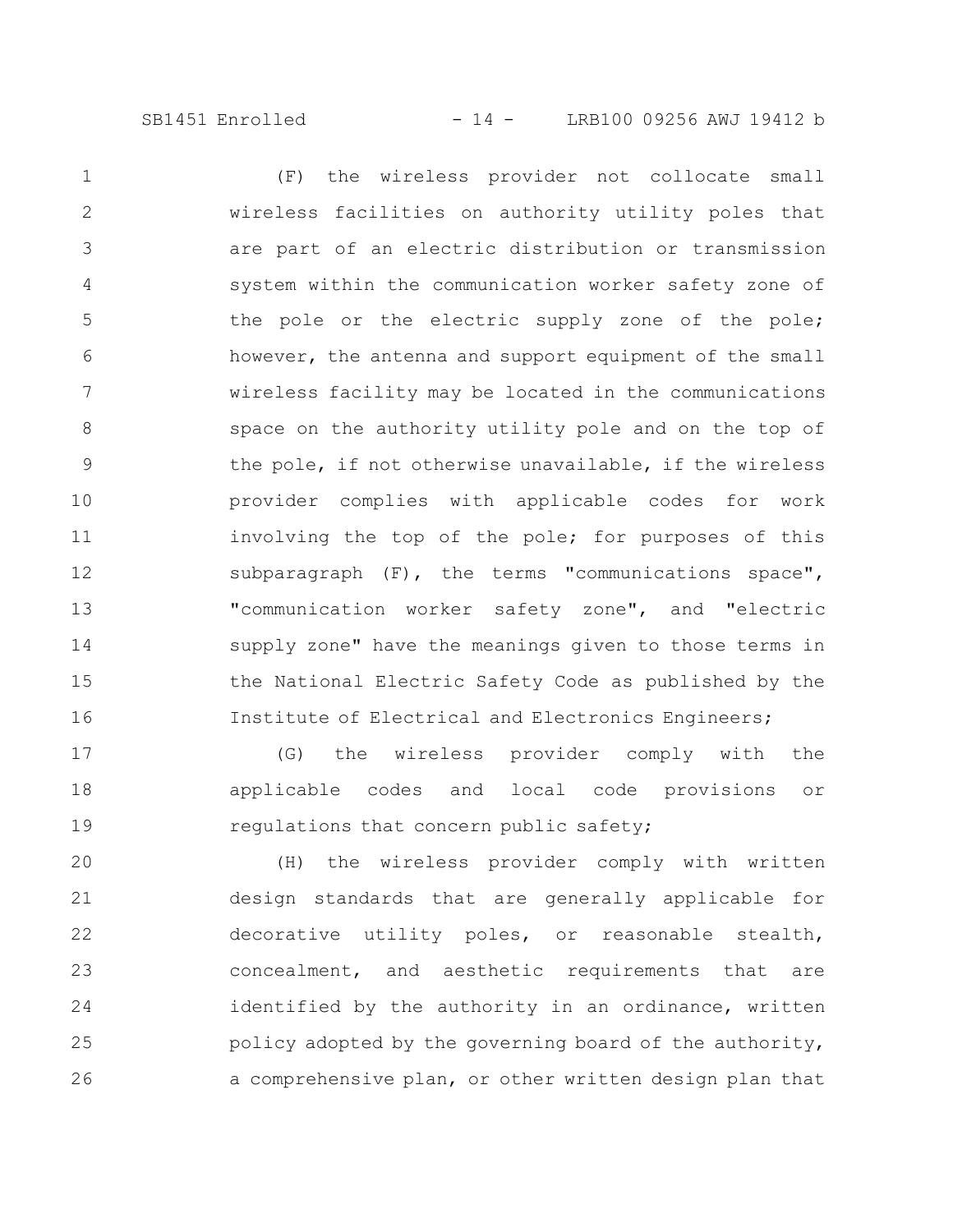applies to other occupiers of the rights-of-way, including on a historic landmark or in a historic district; and 1 2 3

(I) subject to subsection (c) of this Section, and except for facilities excluded from evaluation for effects on historic properties under 47 CFR 1.1307(a)(4), reasonable, technically feasible and non-discriminatory design or concealment measures in a historic district or historic landmark; any such design or concealment measures, including restrictions on a specific category of poles, may not have the effect of prohibiting any provider's technology; such design and concealment measures shall not be considered a part of the small wireless facility for purposes of the size restrictions of a small wireless facility; this paragraph may not be construed to limit an authority's enforcement of historic preservation in conformance with the requirements adopted pursuant to the Illinois State Agency Historic Resources Preservation Act or the National Historic Preservation Act of 1966, 54 U.S.C. Section 300101 et seq., and the regulations adopted to implement those laws. 4 5 6 7 8 9 10 11 12 13 14 15 16 17 18 19 20 21 22

(7) Within 30 days after receiving an application, an authority must determine whether the application is complete and notify the applicant. If an application is incomplete, an authority must specifically identify the 23 24 25 26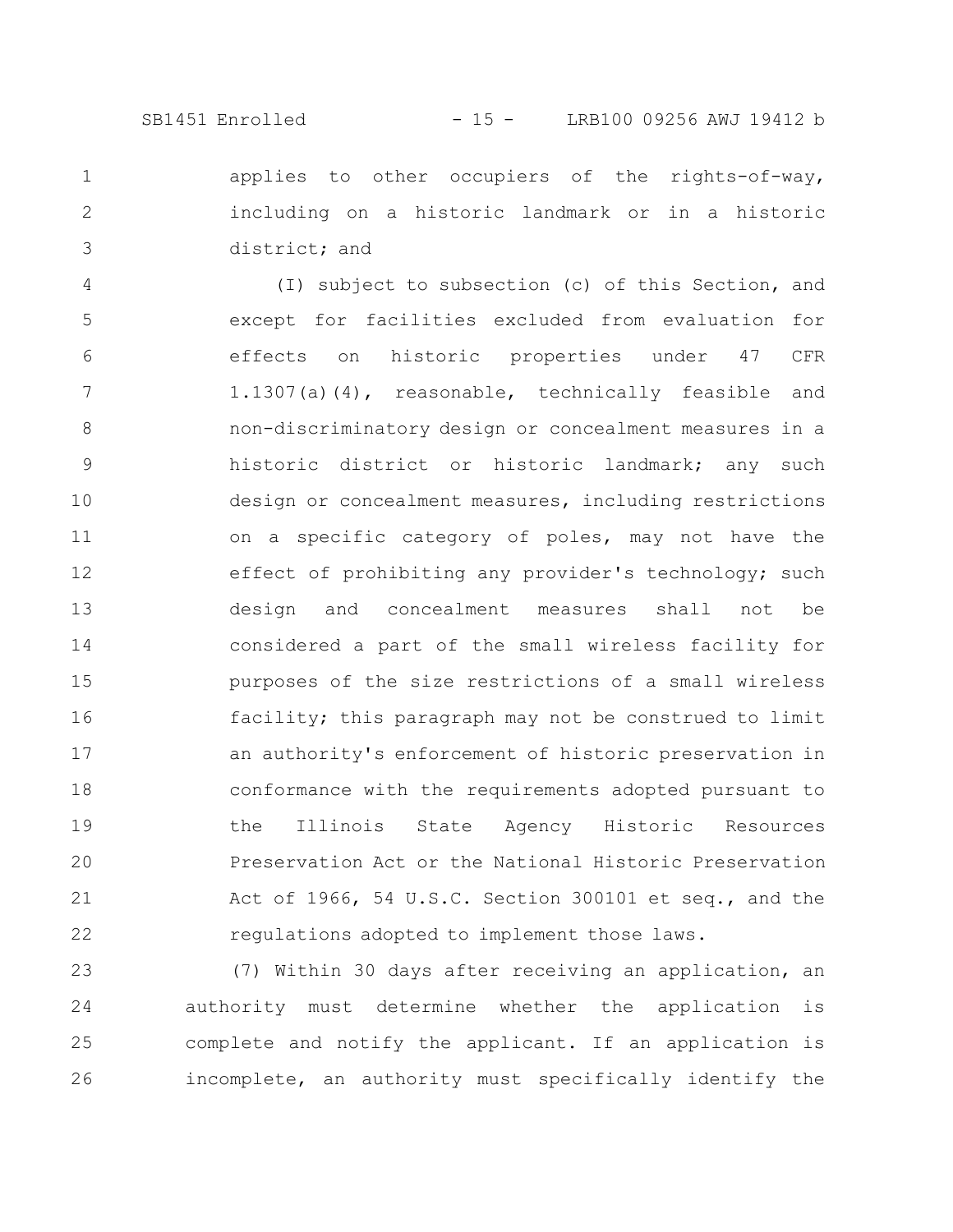SB1451 Enrolled - 16 - LRB100 09256 AWJ 19412 b

missing information. An application shall be deemed complete if the authority fails to provide notification to the applicant within 30 days after when all documents, information, and fees specifically enumerated in the authority's permit application form are submitted by the applicant to the authority. Processing deadlines are tolled from the time the authority sends the notice of incompleteness to the time the applicant provides the missing information. 1 2 3 4 5 6 7 8 9

(8) An authority shall process applications as follows: 10 11

(A) an application to collocate a small wireless facility on an existing utility pole or wireless support structure shall be processed on a nondiscriminatory basis and deemed approved if the authority fails to approve or deny the application within 90 days; however, if an applicant intends to proceed with the permitted activity on a deemed approved basis, the applicant must notify the authority in writing of its intention to invoke the deemed approved remedy no sooner than 75 days after the submission of a completed application; the permit shall be deemed approved on the latter of the 90th day after submission of the complete application or the 10th day after the receipt of the deemed approved notice by the authority; the receipt of the deemed 12 13 14 15 16 17 18 19 20 21 22 23 24 25 26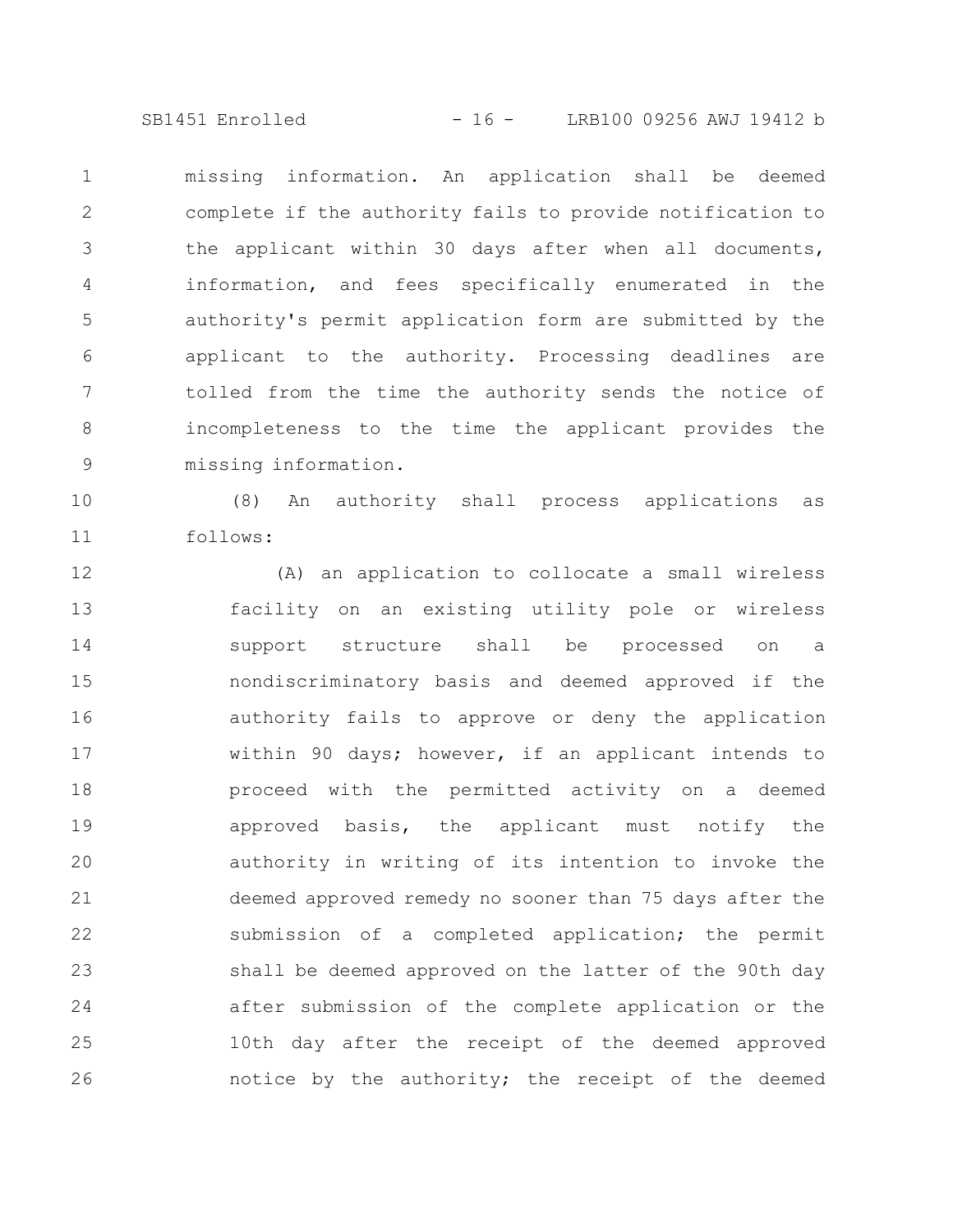2

3

approved notice shall not preclude the authority's denial of the permit request within the time limits as provided under this Act; and 1

(B) an application to collocate a small wireless facility that includes the installation of a new utility pole shall be processed on a nondiscriminatory basis and deemed approved if the authority fails to approve or deny the application within 120 days; however, if an applicant intends to proceed with the permitted activity on a deemed approved basis, the applicant must notify the authority in writing of its intention to invoke the deemed approved remedy no sooner than 105 days after the submission of a completed application; the permit shall be deemed approved on the latter of the 120th day after submission of the complete application or the 10th day after the receipt of the deemed approved notice by the authority; the receipt of the deemed approved notice shall not preclude the authority's denial of the permit request within the time limits as provided under this Act. 4 5 6 7 8 9 10 11 12 13 14 15 16 17 18 19 20 21

(9) An authority shall approve an application unless the application does not meet the requirements of this Act. If an authority determines that applicable codes, local code provisions or regulations that concern public safety, or the requirements of paragraph (6) require that the 22 23 24 25 26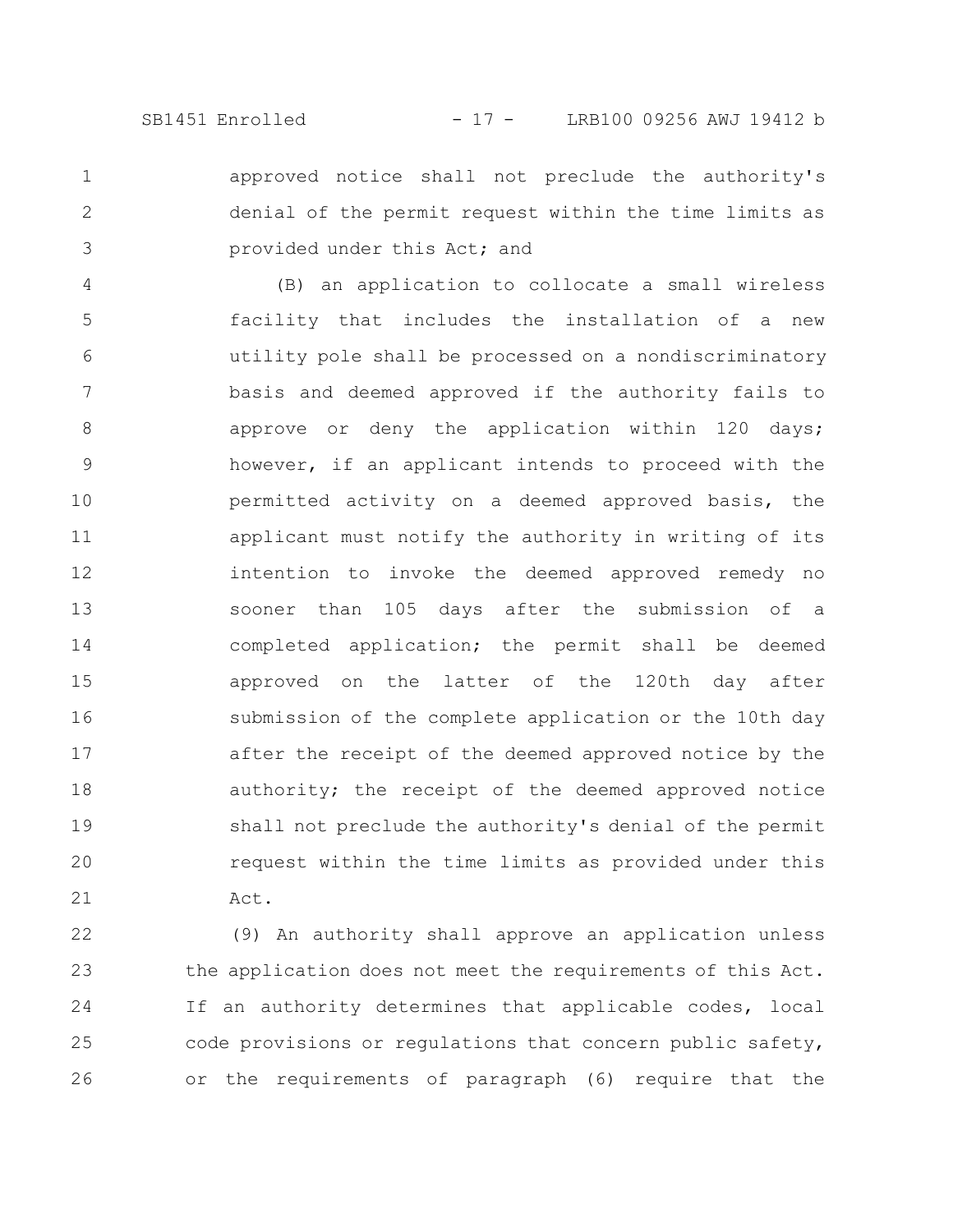utility pole or wireless support structure be replaced before the requested collocation, approval may be conditioned on the replacement of the utility pole or wireless support structure at the cost of the provider. The authority must document the basis for a denial, including the specific code provisions or application conditions on which the denial was based, and send the documentation to the applicant on or before the day the authority denies an application. The applicant may cure the deficiencies identified by the authority and resubmit the revised application once within 30 days after notice of denial is sent to the applicant without paying an additional application fee. The authority shall approve or deny the revised application within 30 days after the applicant resubmits the application or it is deemed approved; however, the applicant must notify the authority in writing of its intention to proceed with the permitted activity on a deemed approved basis, which may be submitted with the resubmitted application. Any subsequent review shall be limited to the deficiencies cited in the denial. However, this revised application cure does not apply if the cure requires the review of a new location, new or different structure to be collocated upon, new antennas, or other wireless equipment associated with the small wireless facility. 1 2 3 4 5 6 7 8 9 10 11 12 13 14 15 16 17 18 19 20 21 22 23 24 25

26

(10) The time period for applications may be further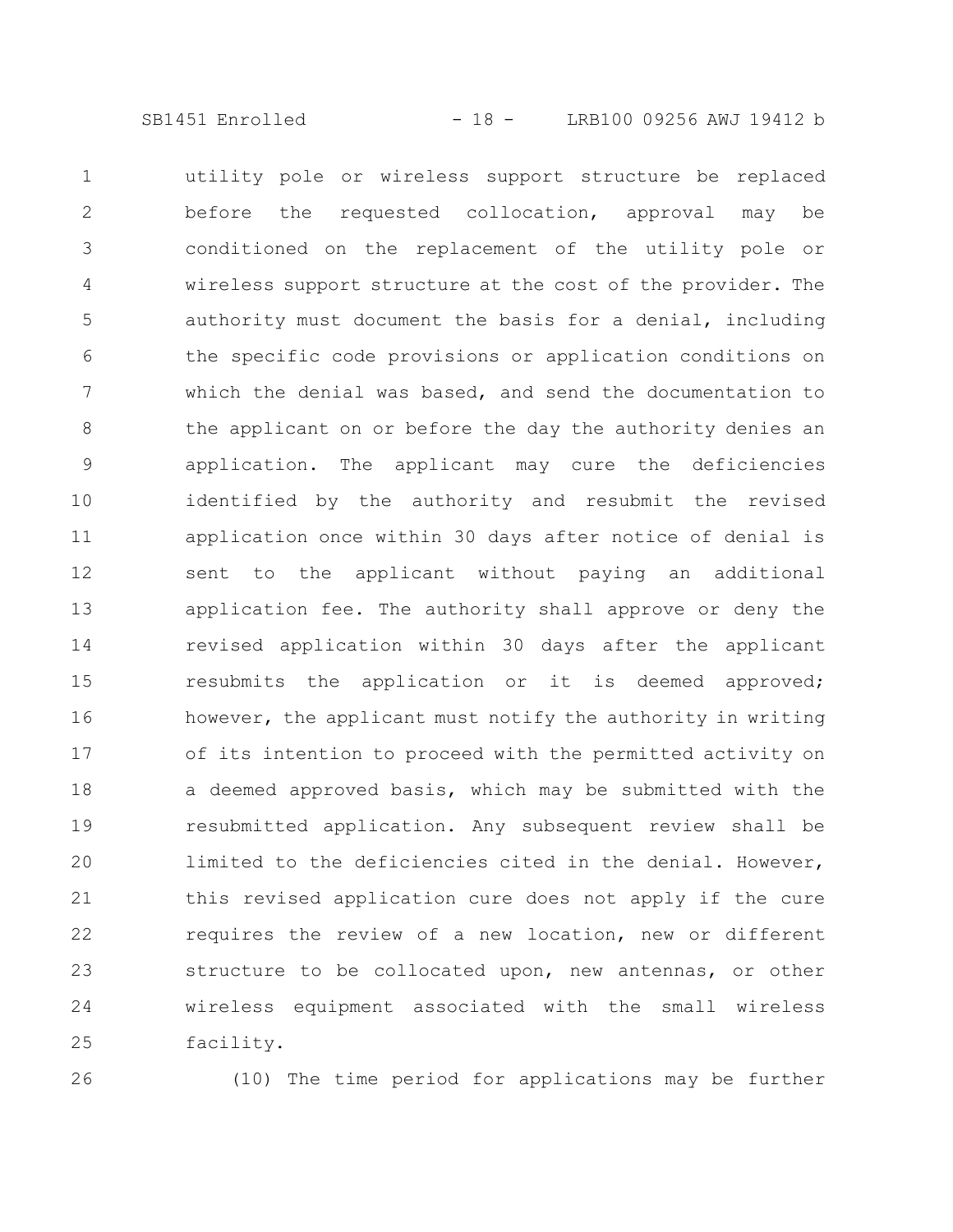SB1451 Enrolled - 19 - LRB100 09256 AWJ 19412 b

tolled by: 1

(A) the express agreement in writing by both the applicant and the authority; or 2 3

(B) a local, State, or federal disaster declaration or similar emergency that causes the delay. 4 5 6

(11) An applicant seeking to collocate small wireless facilities within the jurisdiction of a single authority shall be allowed, at the applicant's discretion, to file a consolidated application and receive a single permit for the collocation of up to 25 small wireless facilities if the collocations each involve substantially the same type of small wireless facility and substantially the same type of structure. If an application includes multiple small wireless facilities, the authority may remove small wireless facility collocations from the application and treat separately small wireless facility collocations for which incomplete information has been provided or that do not qualify for consolidated treatment or that are denied. The authority may issue separate permits for each collocation that is approved in a consolidated application. 7 8 9 10 11 12 13 14 15 16 17 18 19 20 21 22

(12) Collocation for which a permit is granted shall be completed within 180 days after issuance of the permit, unless the authority and the wireless provider agree to extend this period or a delay is caused by make-ready work 23 24 25 26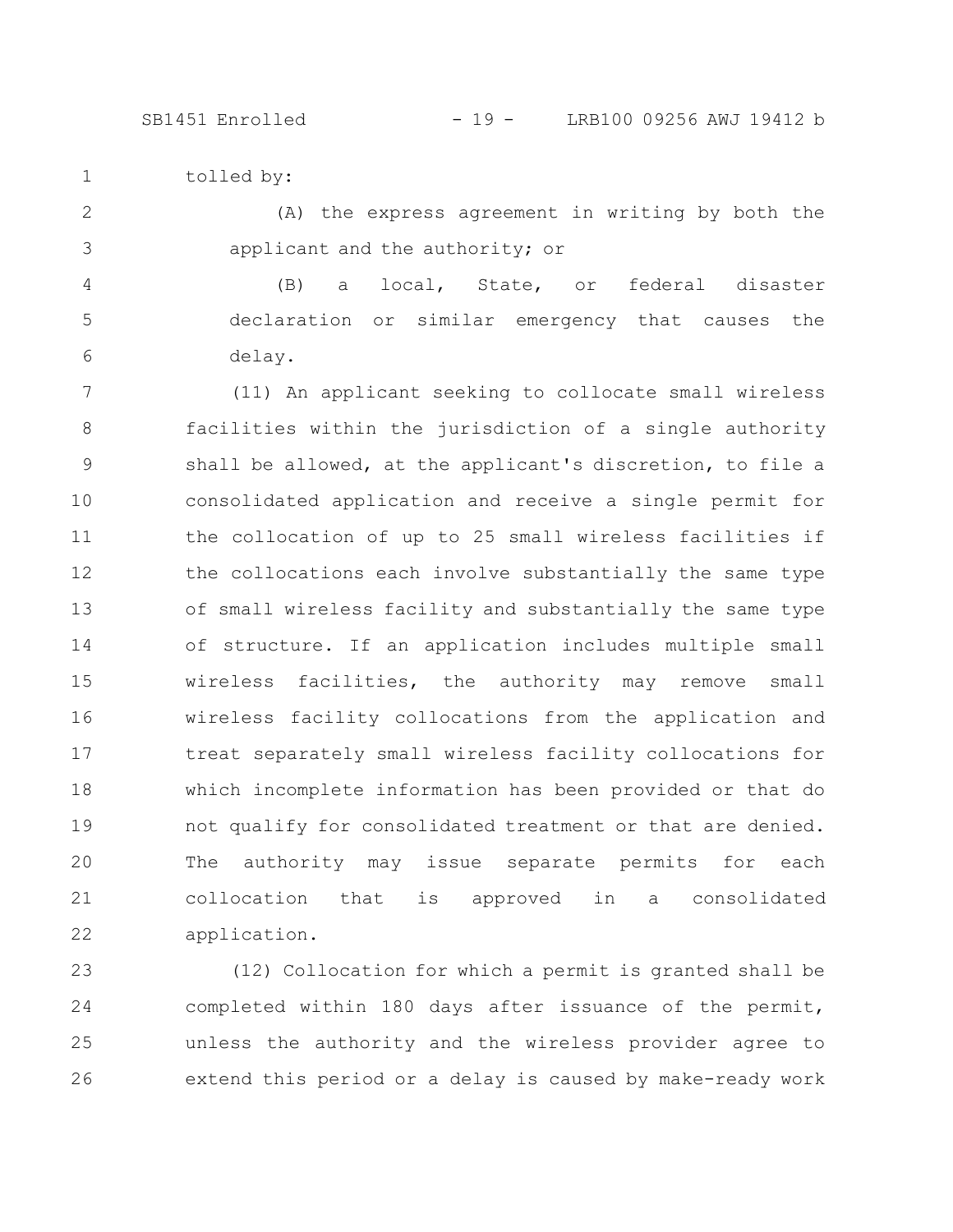for an authority utility pole or by the lack of commercial power or backhaul availability at the site, provided the wireless provider has made a timely request within 60 days after the issuance of the permit for commercial power or backhaul services, and the additional time to complete installation does not exceed 360 days after issuance of the permit. Otherwise, the permit shall be void unless the authority grants an extension in writing to the applicant. 1 2 3 4 5 6 7 8

(13) The duration of a permit shall be for a period of not less than 5 years, and the permit shall be renewed for equivalent durations unless the authority makes a finding that the small wireless facilities or the new or modified utility pole do not comply with the applicable codes or local code provisions or regulations in paragraphs (6) and (9). If this Act is repealed as provided in Section 90, renewals of permits shall be subject to the applicable authority code provisions or regulations in effect at the time of renewal. 9 10 11 12 13 14 15 16 17 18

(14) An authority may not prohibit, either expressly or de facto, the (i) filing, receiving, or processing applications, or (ii) issuing of permits or other approvals, if any, for the collocation of small wireless facilities unless there has been a local, State, or federal disaster declaration or similar emergency that causes the delay. 19 20 21 22 23 24 25

26

(15) Applicants shall submit applications, supporting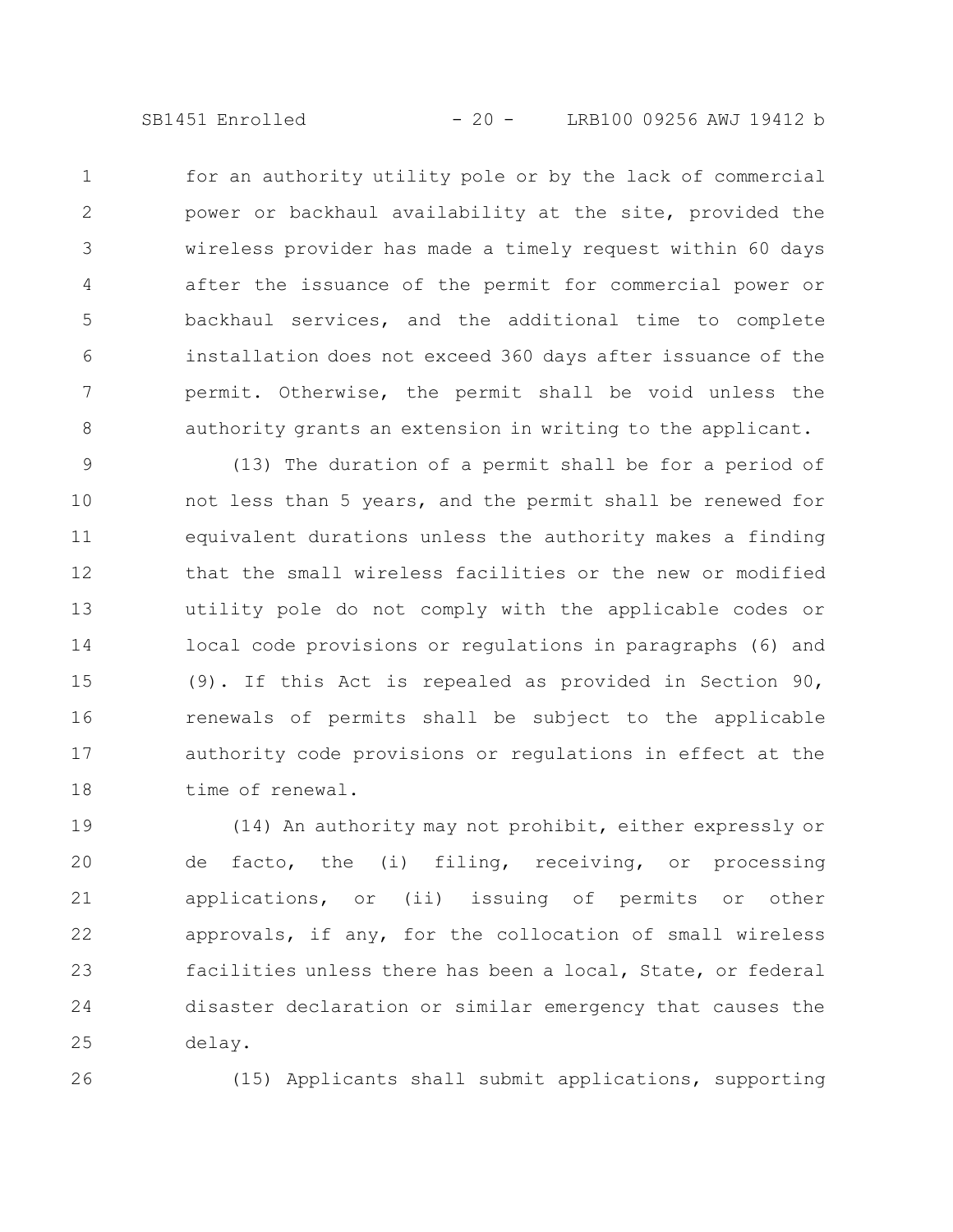SB1451 Enrolled - 21 - LRB100 09256 AWJ 19412 b

information, and notices by personal delivery or as otherwise required by the authority. An authority may require that permits, supporting information, and notices be submitted by personal delivery at the authority's designated place of business, by regular mail postmarked on the date due, or by any other commonly used means, including electronic mail, as required by the authority. 1 2 3 4 5 6 7

(e) Application fees are subject to the following requirements: 8 9

(1) An authority may charge an application fee of up to \$650 for an application to collocate a single small wireless facility on an existing utility pole or wireless support structure and up to \$350 for each small wireless facility addressed in an application to collocate more than one small wireless facility on existing utility poles or wireless support structures. 10 11 12 13 14 15 16

(2) An authority may charge an application fee of \$1,000 for each small wireless facility addressed in an application that includes the installation of a new utility for such collocation. 17 18 19 20

(3) Notwithstanding any contrary provision of State law or local ordinance, applications pursuant to this Section must be accompanied by the required application fee. 21 22 23 24

(4) Within 2 months after the effective date of this Act, an authority shall make available application fees 25 26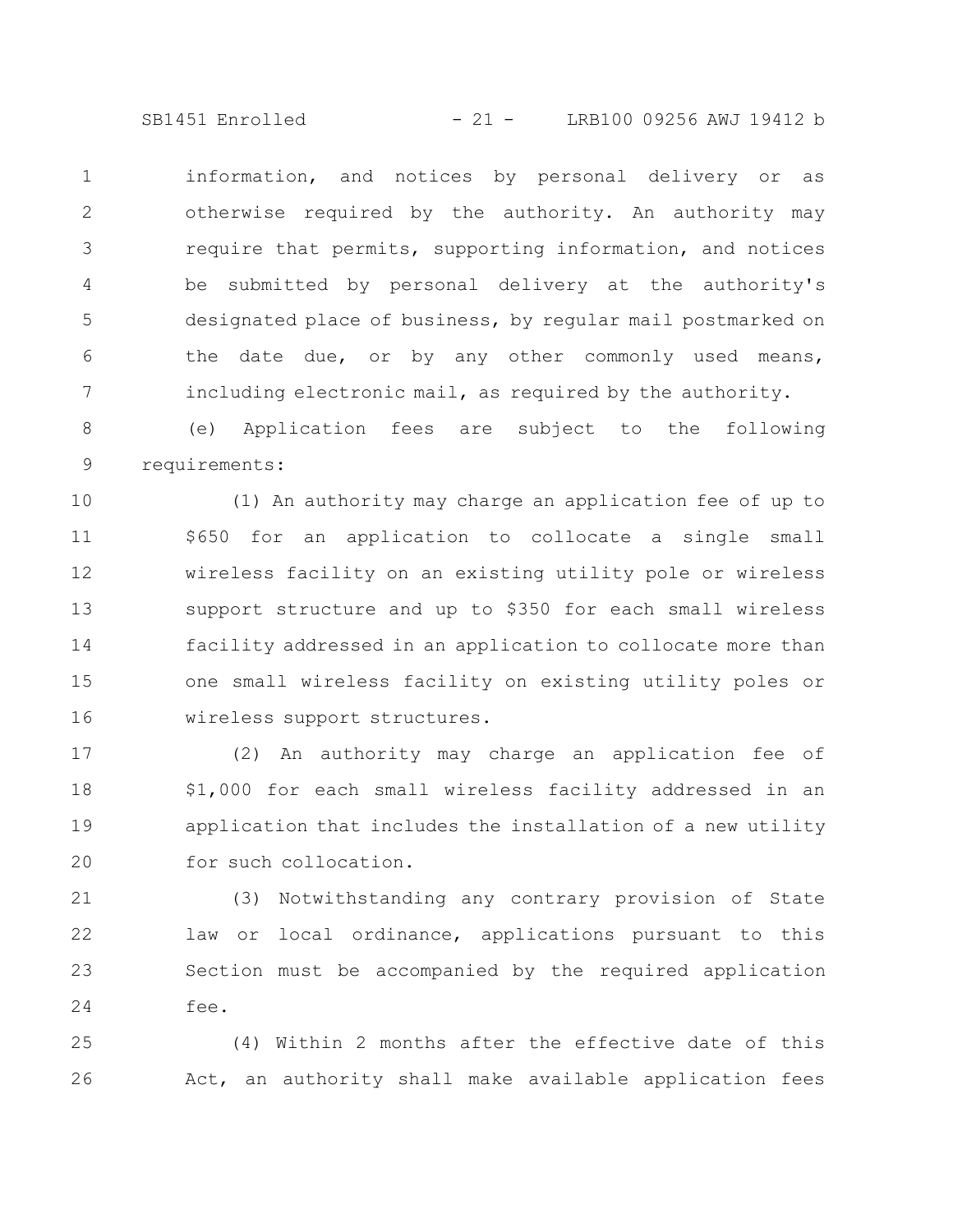1 2 consistent with this subsection, through ordinance, or in a written schedule of permit fees adopted by the authority.

(f) An authority shall not require an application, approval, or permit, or require any fees or other charges, from a communications service provider authorized to occupy the rights-of-way, for: (i) routine maintenance; (ii) the replacement of wireless facilities with wireless facilities that are substantially similar, the same size, or smaller if the wireless provider notifies the authority at least 10 days prior to the planned replacement and includes equipment specifications for the replacement of equipment consistent with the requirements of subparagraph (D) of paragraph (2) of subsection (d) of this Section; or (iii) the installation, placement, maintenance, operation, or replacement of micro wireless facilities that are suspended on cables that are strung between existing utility poles in compliance with applicable safety codes. However, an authority may require a permit to work within rights-of-way for activities that affect traffic patterns or require lane closures. 3 4 5 6 7 8 9 10 11 12 13 14 15 16 17 18 19

(g) Nothing in this Act authorizes a person to collocate small wireless facilities on: (1) property owned by a private party or property owned or controlled by a unit of local government that is not located within rights-of-way, subject to subsection (j) of this Section, or a privately owned utility pole or wireless support structure without the consent of the property owner; (2) property owned, leased, or controlled by a 20 21 22 23 24 25 26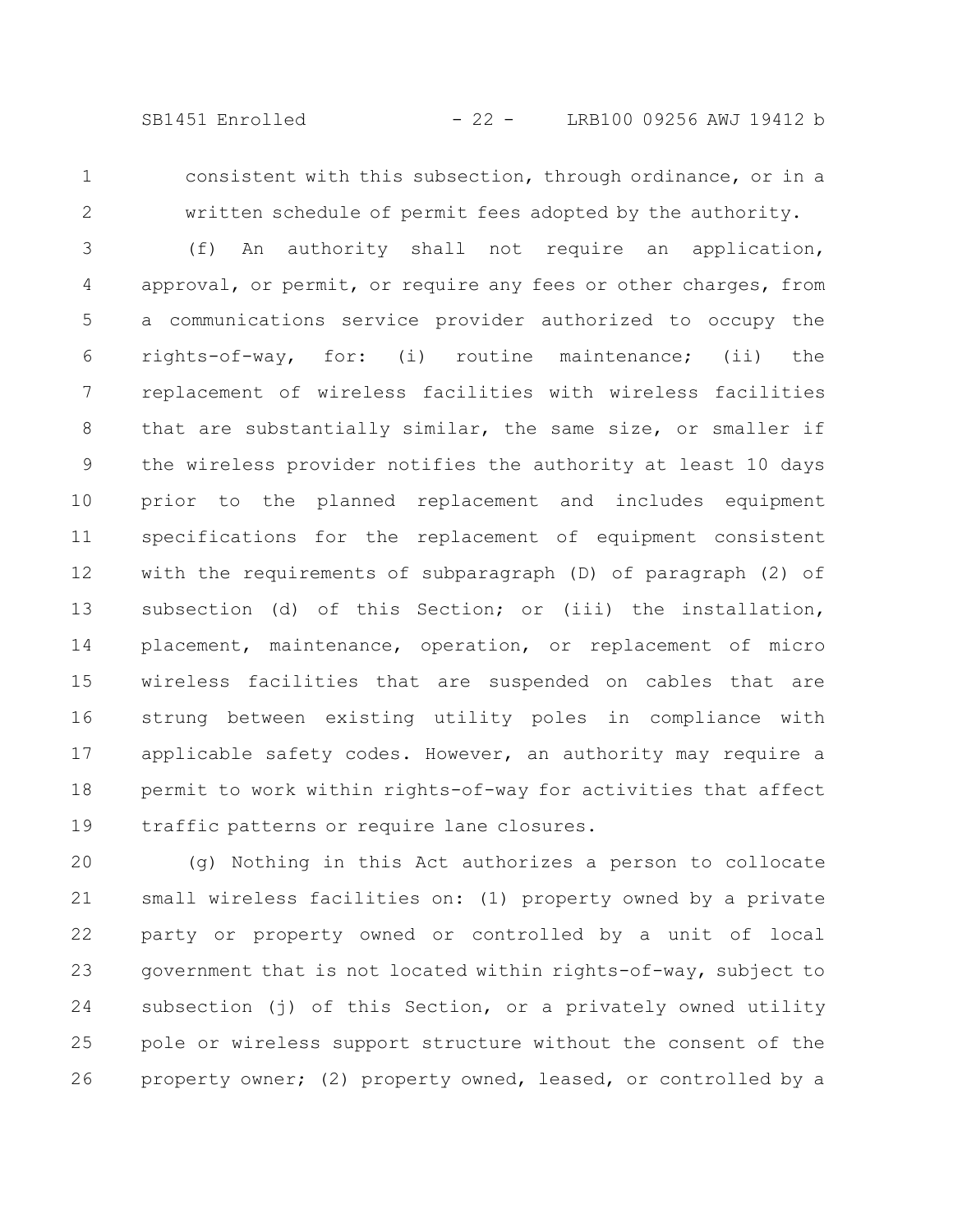SB1451 Enrolled - 23 - LRB100 09256 AWJ 19412 b

park district, forest preserve district, or conservation district for public park, recreation, or conservation purposes without the consent of the affected district, excluding the placement of facilities on rights-of-way located in an affected district that are under the jurisdiction and control of a different unit of local government as provided by the Illinois Highway Code; or (3) property owned by a rail carrier registered under Section 18c-7201 of the Illinois Vehicle Code, Metra Commuter Rail or any other public commuter rail service, or an electric utility as defined in Section 16-102 of the Public Utilities Act, without the consent of the rail carrier, public commuter rail service, or electric utility. The provisions of this Act do not apply to an electric or gas public utility or such utility's wireless facilities if the facilities are being used, developed, and maintained consistent with the provisions of subsection (i) of Section 16-108.5 of the Public Utilities Act. 1 2 3 4 5 6 7 8 9 10 11 12 13 14 15 16 17

For the purposes of this subsection, "public utility" has the meaning given to that term in Section 3-105 of the Public Utilities Act. Nothing in this Act shall be construed to relieve any person from any requirement (1) to obtain a franchise or a State-issued authorization to offer cable service or video service or (2) to obtain any required permission to install, place, maintain, or operate communications facilities, other than small wireless facilities subject to this Act. 18 19 20 21 22 23 24 25 26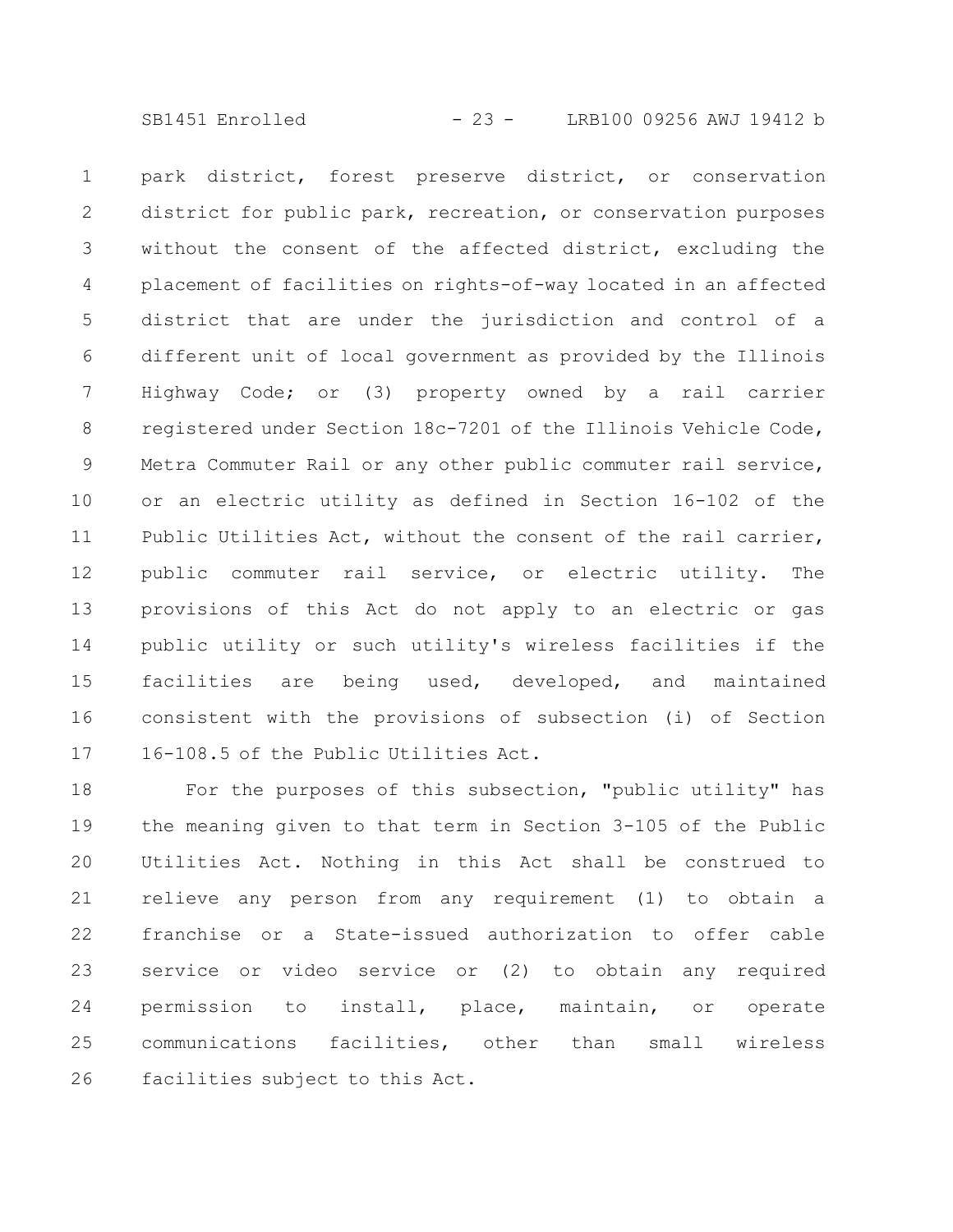SB1451 Enrolled - 24 - LRB100 09256 AWJ 19412 b

(h) Agreements between authorities and wireless providers that relate to the collocation of small wireless facilities in the right-of-way, including the collocation of small wireless facilities on authority utility poles, that are in effect on the effective date of this Act remain in effect for all small wireless facilities collocated on the authority's utility poles pursuant to applications submitted to the authority before the effective date of this Act, subject to applicable termination provisions. Such agreements entered into after the effective date of the Act shall comply with the Act. 1 2 3 4 5 6 7 8 9 10

(i) An authority shall allow the collocation of small wireless facilities on authority utility poles subject to the following: 11 12 13

(1) An authority may not enter into an exclusive arrangement with any person for the right to attach small wireless facilities to authority utility poles. 14 15 16

(2) The rates and fees for collocations on authority utility poles shall be nondiscriminatory regardless of the services provided by the collocating person. 17 18 19

(3) An authority may charge an annual recurring rate to collocate a small wireless facility on an authority utility pole located in a right-of-way that equals (i) \$200 per year or (ii) the actual, direct, and reasonable costs related to the wireless provider's use of space on the authority utility pole. Rates for collocation on authority utility poles located outside of a right-of-way are not 20 21 22 23 24 25 26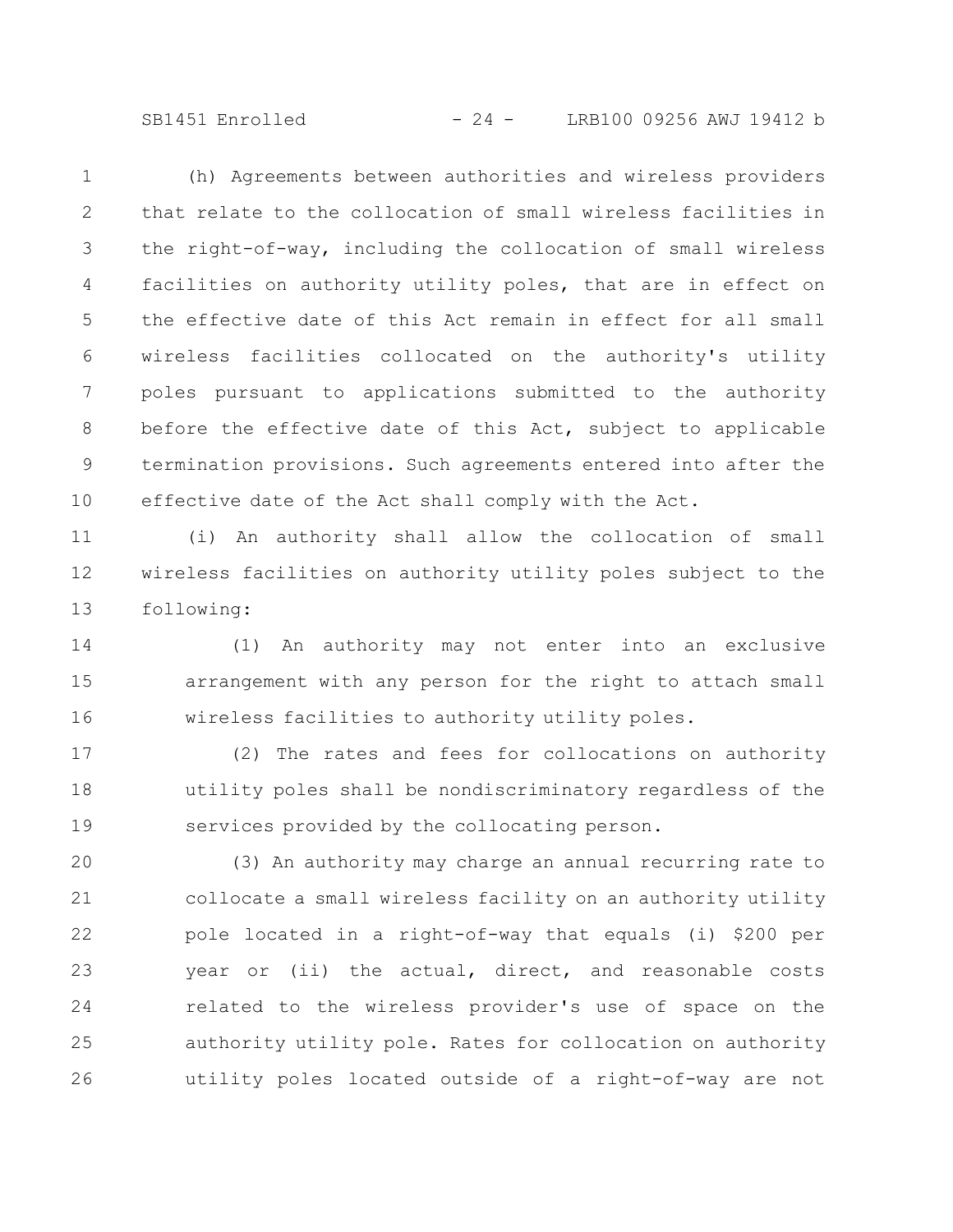SB1451 Enrolled - 25 - LRB100 09256 AWJ 19412 b

subject to these limitations. In any controversy concerning the appropriateness of a cost-based rate for an authority utility pole located within a right-of-way, the authority shall have the burden of proving that the rate does not exceed the actual, direct, and reasonable costs for the applicant's proposed use of the authority utility pole. Nothing in this paragraph (3) prohibits a wireless provider and an authority from mutually agreeing to an annual recurring rate of less than \$200 to collocate a small wireless facility on an authority utility pole. 1 2 3 4 5 6 7 8 9 10

(4) Authorities or other persons owning or controlling authority utility poles within the right-of-way shall offer rates, fees, and other terms that comply with subparagraphs (A) through (E) of this paragraph (4). Within 2 months after the effective date of this Act, an authority or a person owning or controlling authority utility poles shall make available, through ordinance or an authority utility pole attachment agreement, license or other agreement that makes available to wireless providers, the rates, fees, and terms for the collocation of small wireless facilities on authority utility poles that comply with this Act and with subparagraphs (A) through (E) of this paragraph (4). In the absence of such an ordinance or agreement that complies with this Act, and until such a compliant ordinance or agreement is adopted, wireless providers may collocate small wireless facilities and 11 12 13 14 15 16 17 18 19 20 21 22 23 24 25 26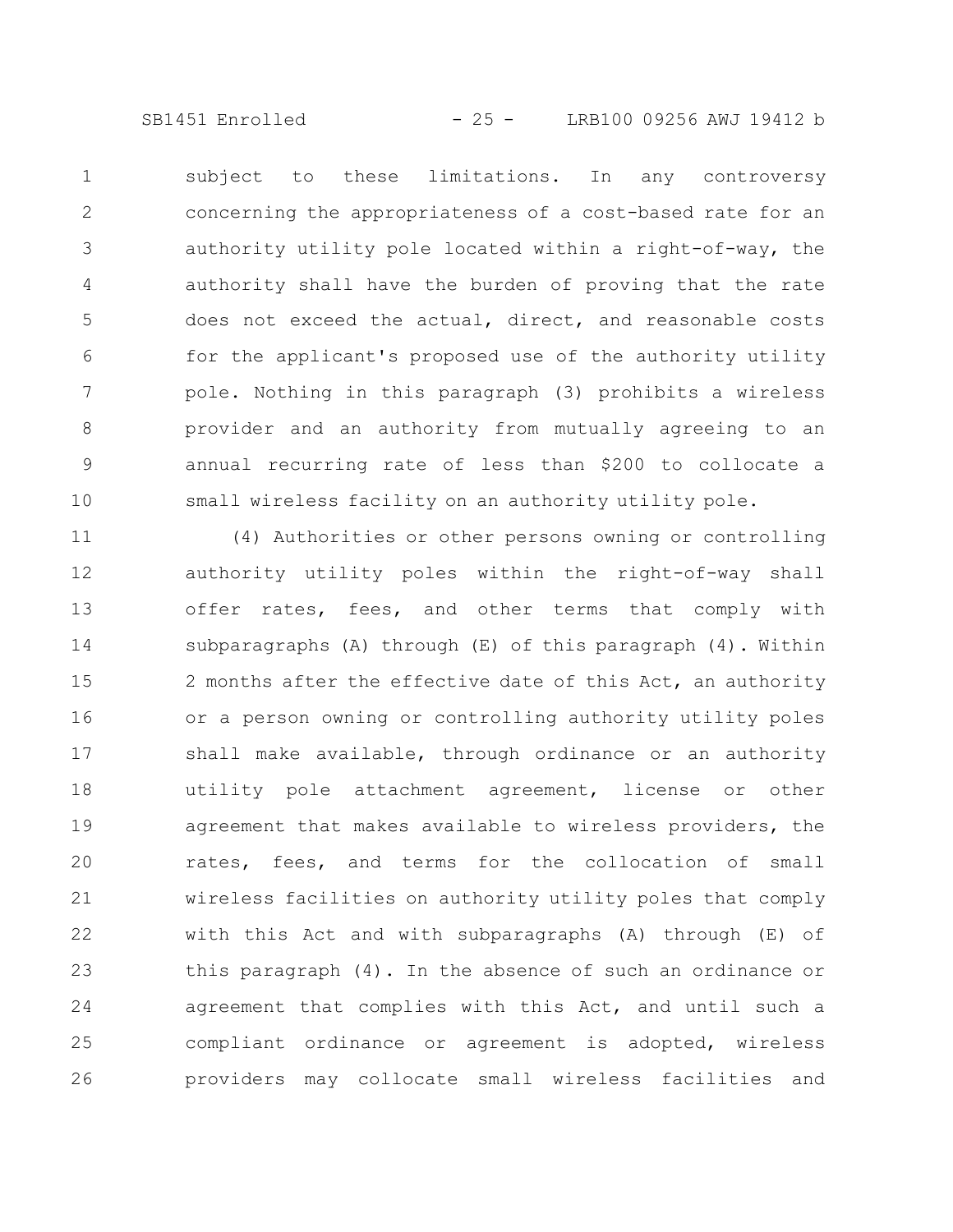1

install utility poles under the requirements of this Act.

(A) The rates, fees, and terms must be nondiscriminatory, competitively neutral, and commercially reasonable, and may address, among other requirements, the requirements in subparagraphs (A) through (I) of paragraph (6) of subsection (d) of this Section; subsections  $(e)$ ,  $(i)$ , and  $(k)$  of this Section; Section 30; and Section 35, and must comply with this Act. 2 3 4 5 6 7 8 9

(B) For authority utility poles that support aerial facilities used to provide communications services or electric service, wireless providers shall comply with the process for make-ready work under 47 U.S.C. 224 and its implementing regulations, and the authority shall follow a substantially similar process for make-ready work except to the extent that the timing requirements are otherwise addressed in this Act. The good-faith estimate of the person owning or controlling the authority utility pole for any make-ready work necessary to enable the pole to support the requested collocation shall include authority utility pole replacement, if necessary. 10 11 12 13 14 15 16 17 18 19 20 21 22

(C) For authority utility poles that do not support aerial facilities used to provide communications services or electric service, the authority shall provide a good-faith estimate for any make-ready work 23 24 25 26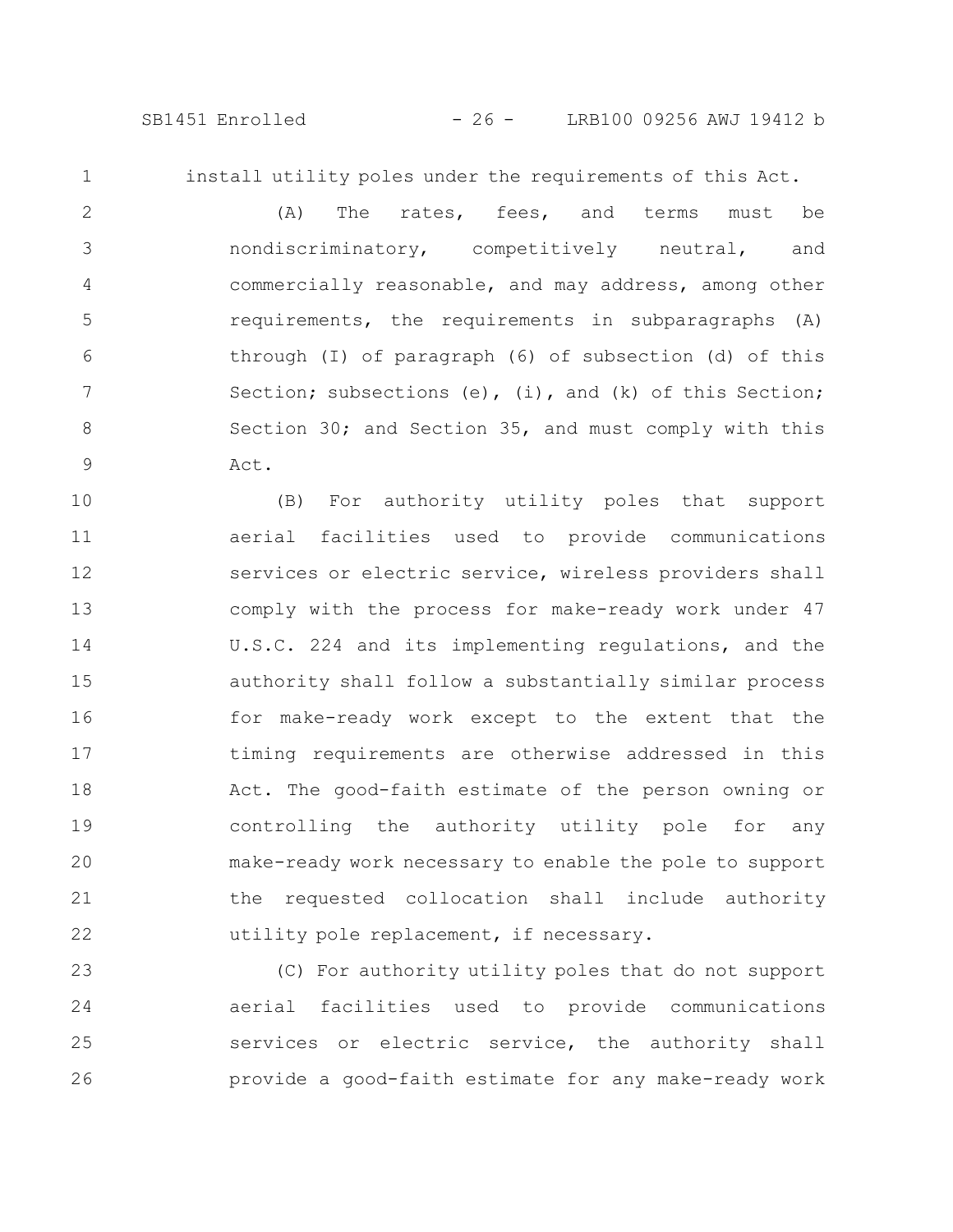necessary to enable the authority utility pole to support the requested collocation, including pole replacement, if necessary, within 90 days after receipt of a complete application. Make-ready work, including any authority utility pole replacement, shall be completed within 60 days of written acceptance of the good-faith estimate by the applicant at the wireless provider's sole cost and expense. Alternatively, if the authority determines that applicable codes or public safety regulations require the authority utility pole to be replaced to support the requested collocation, the authority may require the wireless provider to replace the authority utility pole at the wireless provider's sole cost and expense. 1 2 3 4 5 6 7 8 9 10 11 12 13 14

(D) The authority shall not require more make-ready work than required to meet applicable codes or industry standards. Make-ready work may include work needed to accommodate additional public safety communications needs that are identified in a documented and approved plan for the deployment of public safety equipment as specified in paragraph (1) of subsection (d) of this Section and included in an existing or preliminary authority or public service agency budget for attachment within one year of the application. Fees for make-ready work, including any authority utility pole replacement, shall not exceed 15 16 17 18 19 20 21 22 23 24 25 26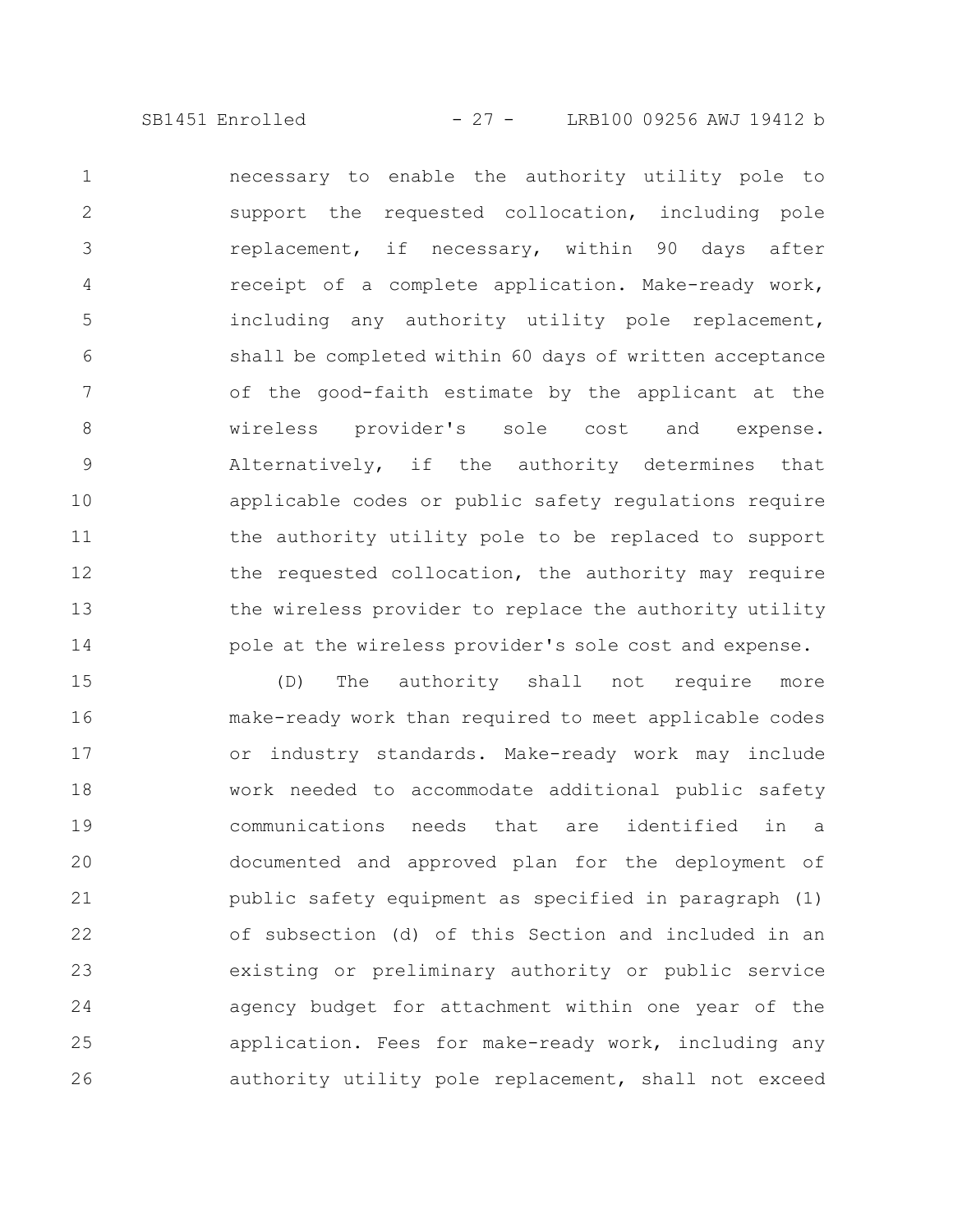actual costs or the amount charged to communications service providers for similar work and shall not include any consultants' fees or expenses for authority utility poles that do not support aerial facilities used to provide communications services or electric service. Make-ready work, including any pole replacement, shall be completed within 60 days of written acceptance of the good-faith estimate by the wireless provider, at its sole cost and expense. 1 2 3 4 5 6 7 8 9

(E) A wireless provider that has an existing agreement with the authority on the effective date of the Act may accept the rates, fees, and terms that an authority makes available under this Act for the collocation of small wireless facilities or the installation of new utility poles for the collocation of small wireless facilities that are the subject of an application submitted 2 or more years after the effective date of the Act as provided in this paragraph (4) by notifying the authority that it opts to accept such rates, fees, and terms. The existing agreement remains in effect, subject to applicable termination provisions, for the small wireless facilities the wireless provider has collocated on the authority's utility poles pursuant to applications submitted to the authority before the wireless provider provides such notice and exercises its option under this 10 11 12 13 14 15 16 17 18 19 20 21 22 23 24 25 26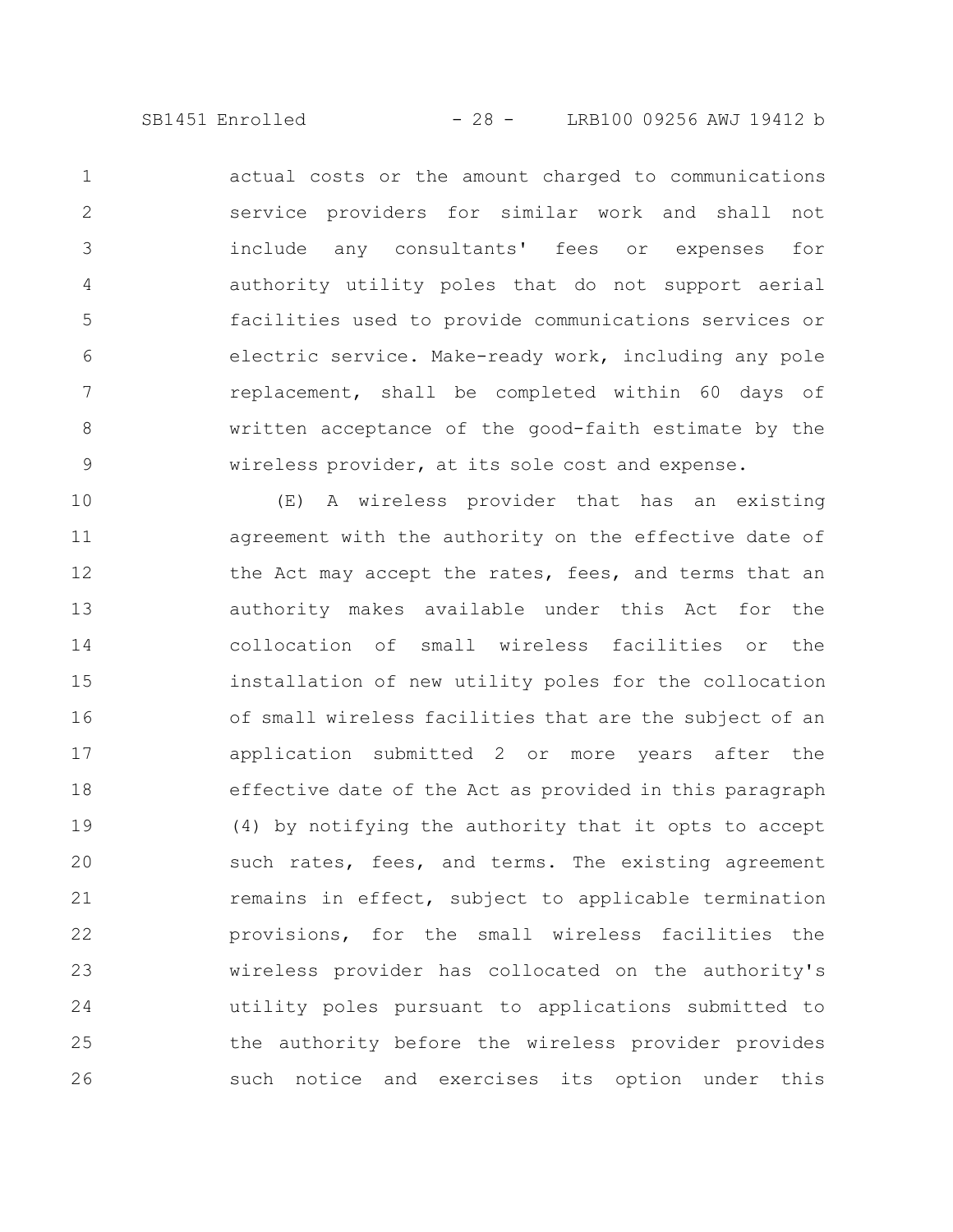SB1451 Enrolled - 29 - LRB100 09256 AWJ 19412 b

1

subparagraph.

(j) An authority shall authorize the collocation of small wireless facilities on utility poles owned or controlled by the authority that are not located within rights-of-way to the same extent the authority currently permits access to utility poles for other commercial projects or uses. The collocations shall be subject to reasonable and nondiscriminatory rates, fees, and terms as provided in an agreement between the authority and the wireless provider. 2 3 4 5 6 7 8 9

(k) Nothing in this Section precludes an authority from adopting reasonable rules with respect to the removal of abandoned small wireless facilities. A small wireless facility that is not operated for a continuous period of 12 months shall be considered abandoned and the owner of the facility must remove the small wireless facility within 90 days after receipt of written notice from the authority notifying the owner of the abandonment. The notice shall be sent by certified or registered mail, return receipt requested, by the authority to the owner at the last known address of the owner. If the small wireless facility is not removed within 90 days of such notice, the authority may remove or cause the removal of the such facility pursuant to the terms of its pole attachment agreement for authority utility poles or through whatever actions are provided for abatement of nuisances or by other law for removal and cost recovery. An authority may require a wireless provider to provide written notice to the authority if it sells or 10 11 12 13 14 15 16 17 18 19 20 21 22 23 24 25 26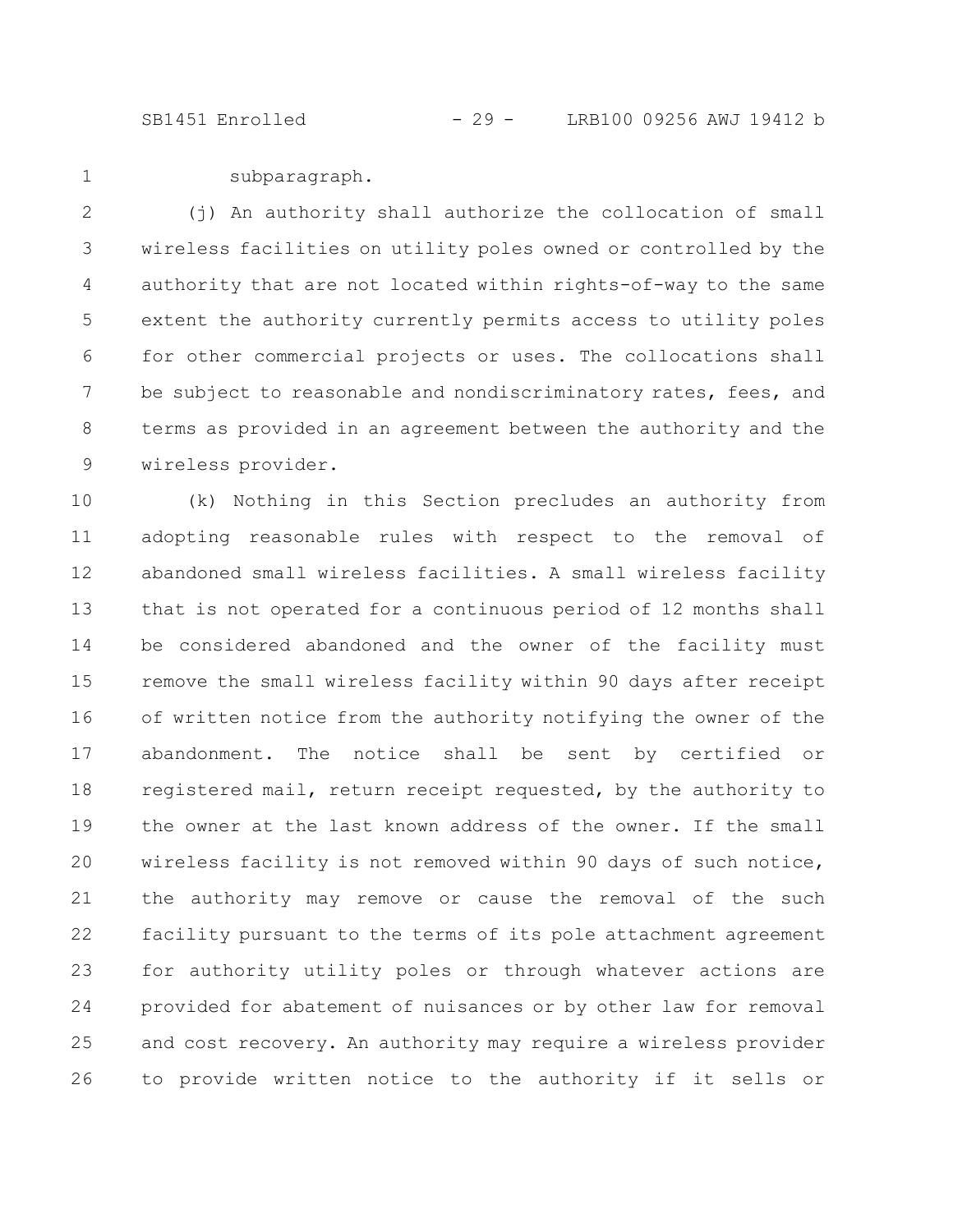SB1451 Enrolled - 30 - LRB100 09256 AWJ 19412 b

transfers small wireless facilities subject to this Act within the jurisdictional boundary of the authority. Such notice shall include the name and contact information of the new wireless provider. 1 2 3 4

(l) Nothing in this Section requires an authority to install or maintain any specific utility pole or to continue to install or maintain utility poles in any location if the authority makes a non-discriminatory decision to eliminate above-ground utility poles of a particular type generally, such as electric utility poles, in all or a significant portion of its geographic jurisdiction. For authority utility poles with collocated small wireless facilities in place when an authority makes a decision to eliminate above-ground utility poles of a particular type generally, the authority shall either (i) continue to maintain the authority utility pole or install and maintain a reasonable alternative utility pole or wireless support structure for the collocation of the small wireless facility, or (ii) offer to sell the utility pole to the wireless provider at a reasonable cost or allow the wireless provider to install its own utility pole so it can maintain service from that location. 5 6 7 8 9 10 11 12 13 14 15 16 17 18 19 20 21

Section 20. Local authority. Subject to this Act and applicable federal law, an authority may continue to exercise zoning, land use, planning, and permitting authority within its territorial boundaries, including with respect to wireless 22 23 24 25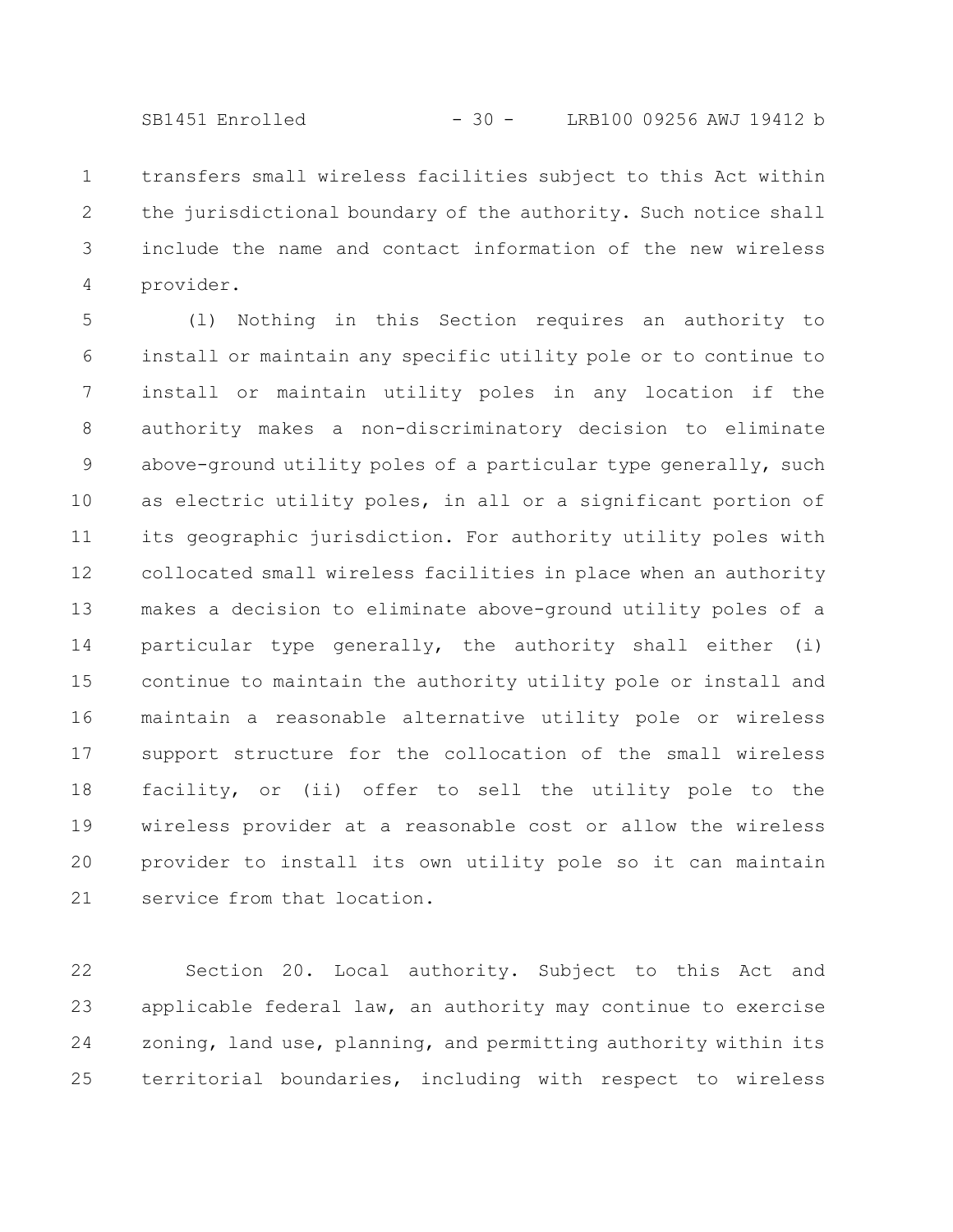SB1451 Enrolled - 31 - LRB100 09256 AWJ 19412 b

support structures and utility poles; except that no authority shall have or exercise any jurisdiction or authority over the design, engineering, construction, installation, or operation of any small wireless facility located in an interior structure or upon the site of any campus, stadium, or athletic facility not otherwise owned or controlled by the authority, other than to comply with applicable codes and local code provisions concerning public safety. Nothing in this Act authorizes the State or any political subdivision, including an authority, to require wireless facility deployment or to regulate wireless services. 1 2 3 4 5 6 7 8 9 10 11

Section 25. Dispute resolution. A circuit court has jurisdiction to resolve all disputes arising under this Act. Pending resolution of a dispute concerning rates for collocation of small wireless facilities on authority utility poles within the right-of-way, the authority shall allow the collocating person to collocate on its poles at annual rates of no more than \$200 per year per authority utility pole, with rates to be determined upon final resolution of the dispute. 12 13 14 15 16 17 18 19

Section 30. Indemnification. A wireless provider shall indemnify and hold an authority harmless against any and all liability or loss from personal injury or property damage resulting from or arising out of, in whole or in part, the use or occupancy of the authority improvements or right-of-way 20 21 22 23 24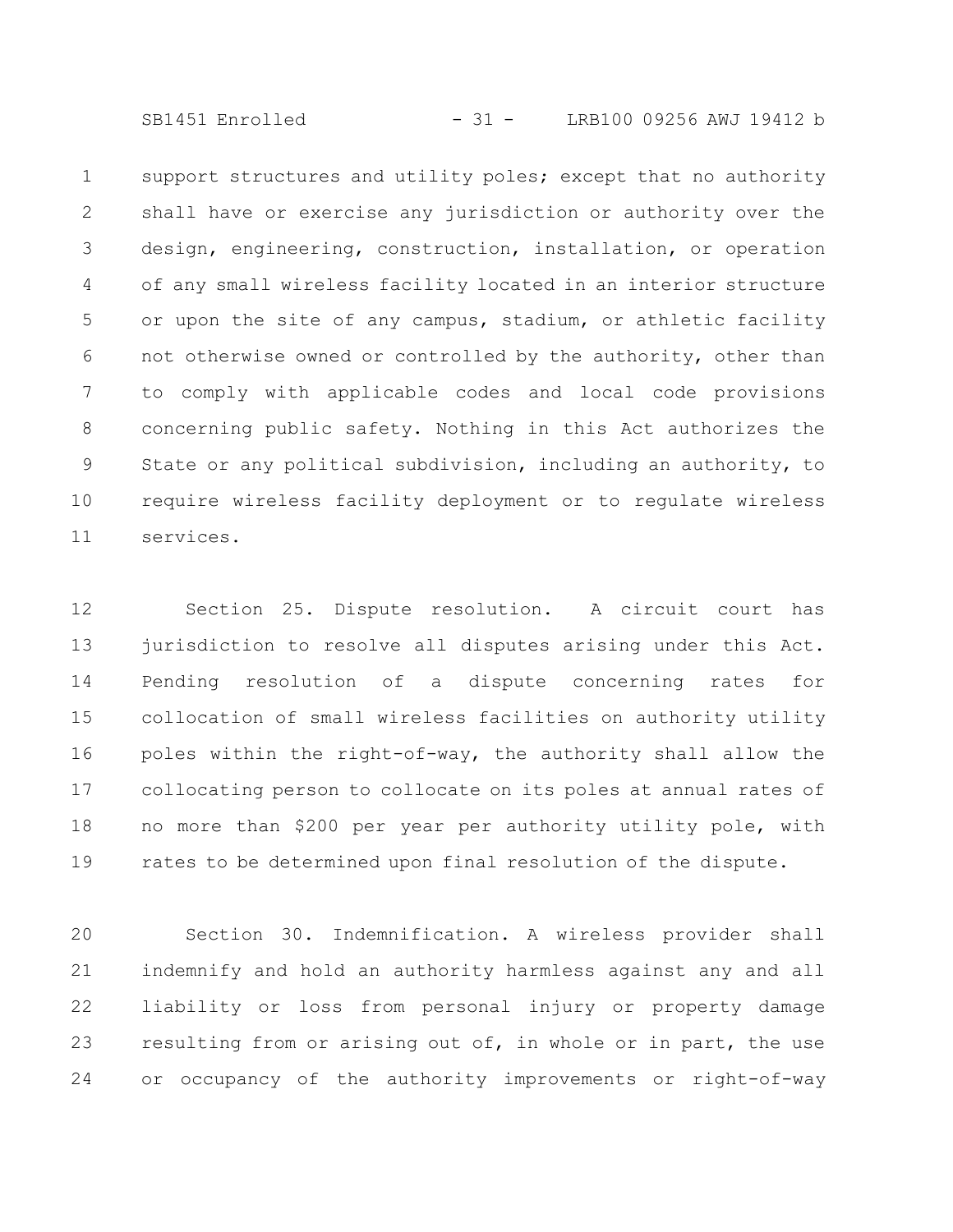SB1451 Enrolled - 32 - LRB100 09256 AWJ 19412 b

associated with such improvements by the wireless provider or its employees, agents, or contractors arising out of the rights and privileges granted under this Act. A wireless provider has no obligation to indemnify or hold harmless against any liabilities and losses as may be due to or caused by the sole negligence of the authority or its employees or agents. A wireless provider shall further waive any claims that they may have against an authority with respect to consequential, incidental, or special damages, however caused, based on the theory of liability. 1 2 3 4 5 6 7 8 9 10

11

Section 35. Insurance.

(a) Except for a wireless provider with an existing franchise to occupy and operate in the rights-of-way, during the period in which the wireless provider's facilities are located on the authority improvements or rights-of-way, the authority may require the wireless provider to carry, at the wireless provider's own cost and expense, the following insurance: (i) property insurance for its property's replacement cost against all risks; (ii) workers' compensation insurance, as required by law; or (iii) commercial general liability insurance with respect to its activities on the authority improvements or rights-of-way to afford minimum protection limits consistent with its requirements of other users of authority improvements or rights-of-way, including coverage for bodily injury and property damage. An authority 12 13 14 15 16 17 18 19 20 21 22 23 24 25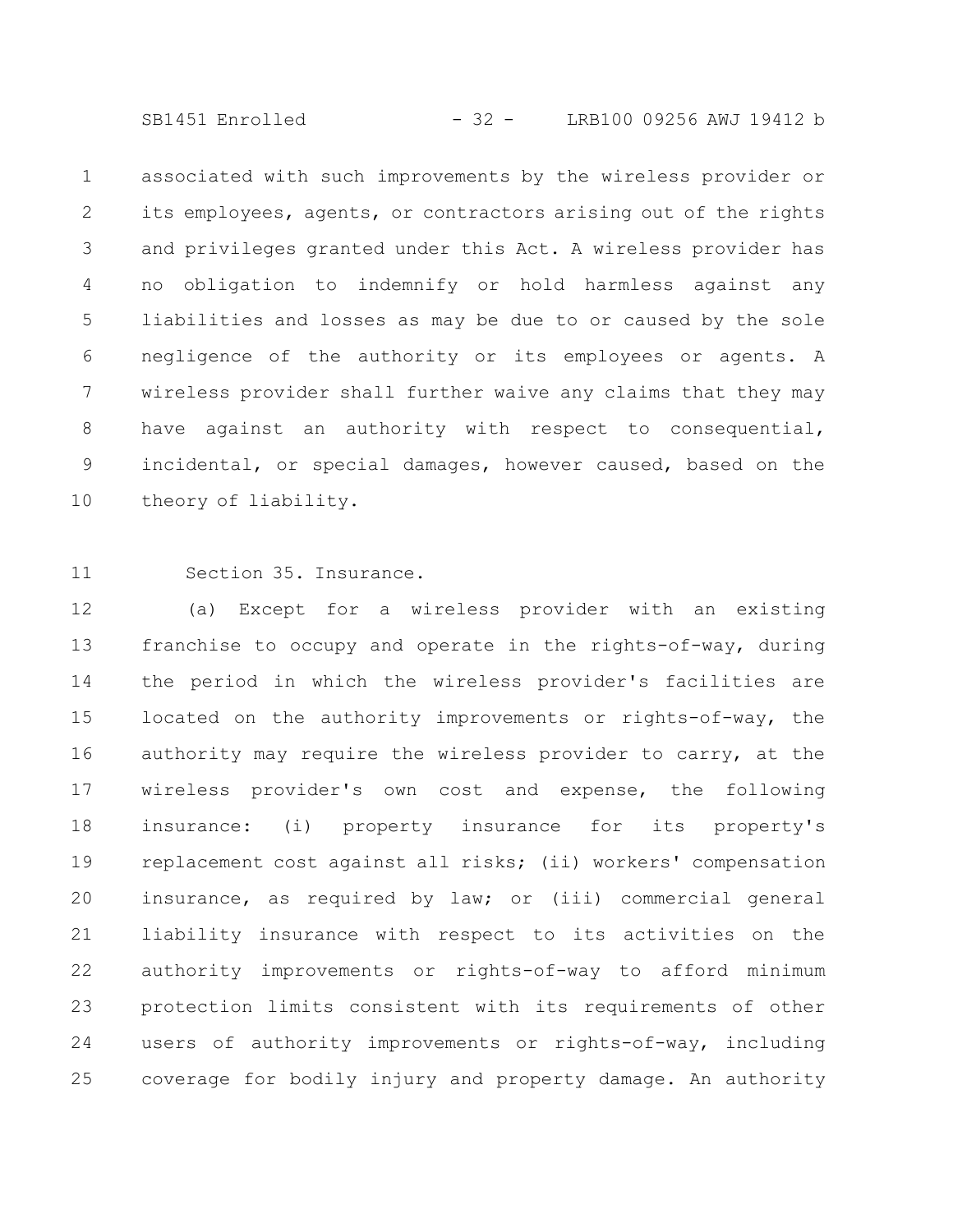SB1451 Enrolled - 33 - LRB100 09256 AWJ 19412 b

may require a wireless provider to include the authority as an additional insured on the commercial general liability policy and provide certification and documentation of inclusion of the authority in a commercial general liability policy as reasonably required by the authority. 1 2 3 4 5

(b) A wireless provider may self-insure all or a portion of the insurance coverage and limit requirements required by an authority. A wireless provider that self-insures is not required, to the extent of the self-insurance, to comply with the requirement for the naming of additional insureds under this Section. A wireless provider that elects to self-insure shall provide to the authority evidence sufficient to demonstrate its financial ability to self-insure the insurance coverage and limits required by the authority. 6 7 8 9 10 11 12 13 14

Section 40. Home rule. A home rule unit may not regulate small wireless facilities in a manner inconsistent with this Act. This Section is a limitation under subsection (i) of Section 6 of Article VII of the Illinois Constitution on the concurrent exercise by home rule units of powers and functions exercised by the State. 15 16 17 18 19 20

21

Section 90. Repeal. This Act is repealed on June 1, 2021.

Section 100. The Counties Code is amended by changing Section 5-12001.2 as follows: 22 23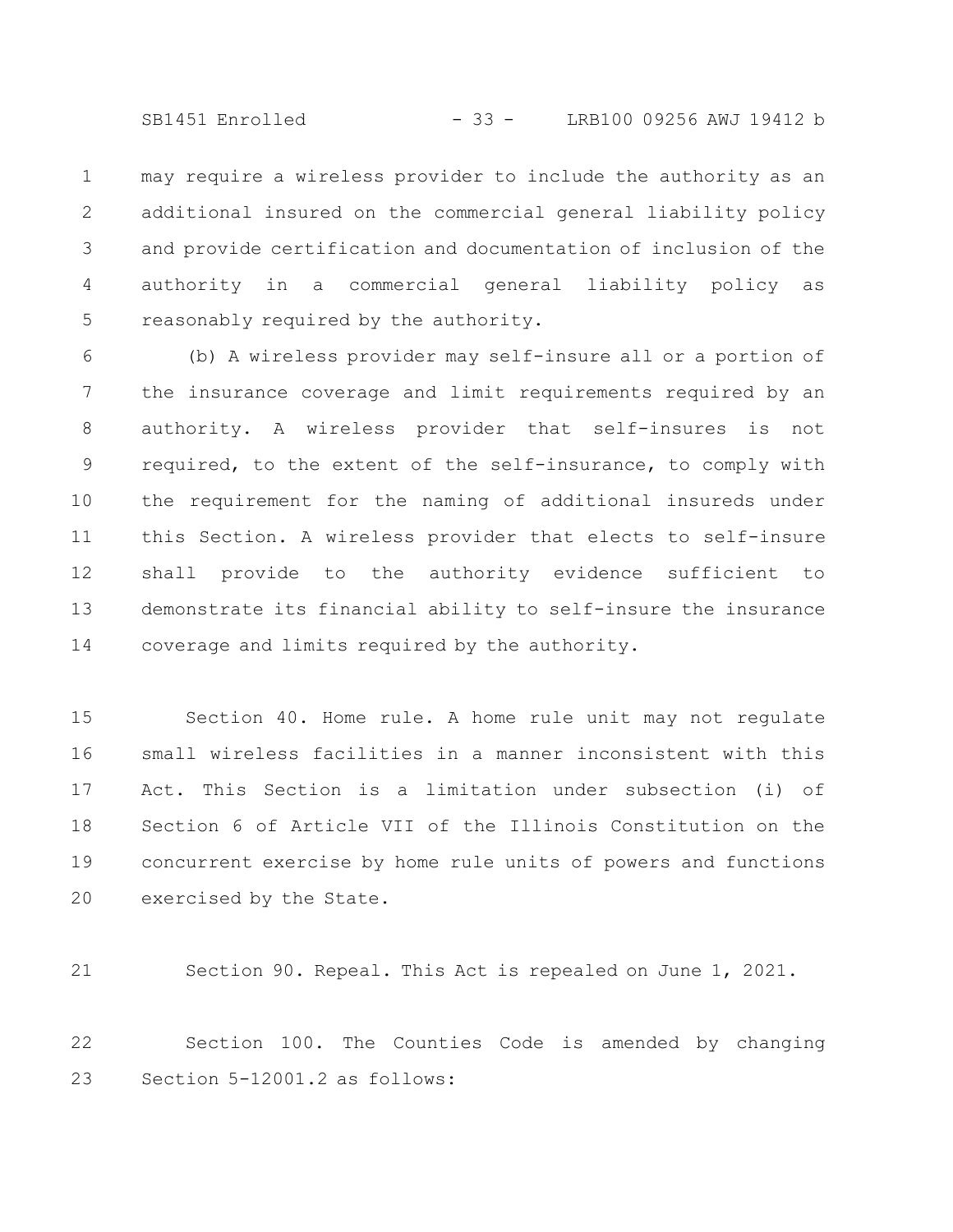1

(55 ILCS 5/5-12001.2)

Sec. 5-12001.2. Regulation of telecommunications facilities; Lake County pilot project. In addition to any other requirements under this Division concerning the regulation of telecommunications facilities and except as provided by the Small Wireless Facilities Deployment Act, the following applies to any new telecommunications facilities in Lake County that are not AM telecommunications towers or facilities: 2 3 4 5 6 7 8

(a) For every new wireless telecommunications facility requiring a new tower structure, a telecommunications carrier shall provide the county with documentation consisting of the proposed location, a site plan, and an elevation that sufficiently describes a proposed wireless facility location. 9 10 11 12 13 14

(b) The county shall have 7 days to review the facility proposal and contact the telecommunications carrier in writing via e-mail or other written means as specified by the telecommunications carrier. This written communication shall either approve the proposed location or request a meeting to review other possible alternative locations. If requested, the meeting shall take place within 7 days after the date of the written communication. 15 16 17 18 19 20 21 22

(c) At the meeting, the telecommunications carrier shall provide the county documentation consisting of radio frequency engineering criteria and a corresponding 23 24 25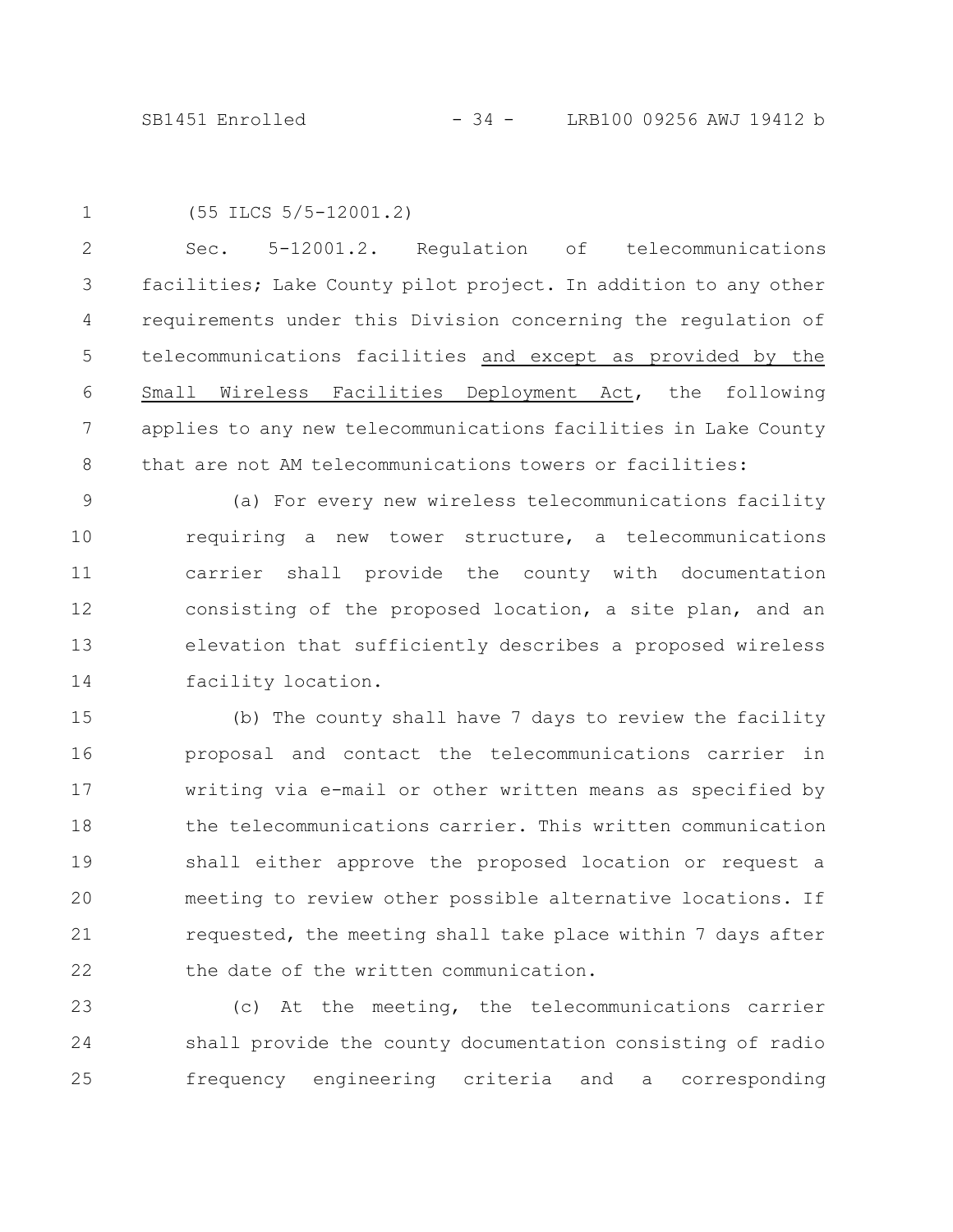SB1451 Enrolled - 35 - LRB100 09256 AWJ 19412 b

telecommunications facility search ring map, together with documentation of the carrier's efforts to site the proposed facility within the telecommunications facility search ring. 1 2 3 4

(d) Within 21 days after receipt of the carrier's documentation, the county shall propose either an alternative site within the telecommunications facility search ring, or an alternative site outside of the telecommunications search ring that meets the radio frequency engineering criteria provided by the telecommunications carrier and that will not materially increase the construction budget beyond what was estimated on the original carrier proposed site. 5 6 7 8 9 10 11 12 13

(e) If the county's proposed alternative site meets the radio frequency engineering criteria provided by the telecommunications carrier, and will not materially increase the construction budget beyond what was estimated on the original carrier proposed site, then the telecommunications carrier shall agree to build the facility at the alternative location, subject to the negotiation of a lease with commercially reasonable terms and the obtainment of the customary building permits. 14 15 16 17 18 19 20 21 22

(f) If the telecommunications carrier can demonstrate that: (i) the county's proposed alternative site does not meet the radio frequency engineering criteria, (ii) the county's proposed alternative site will materially 23 24 25 26